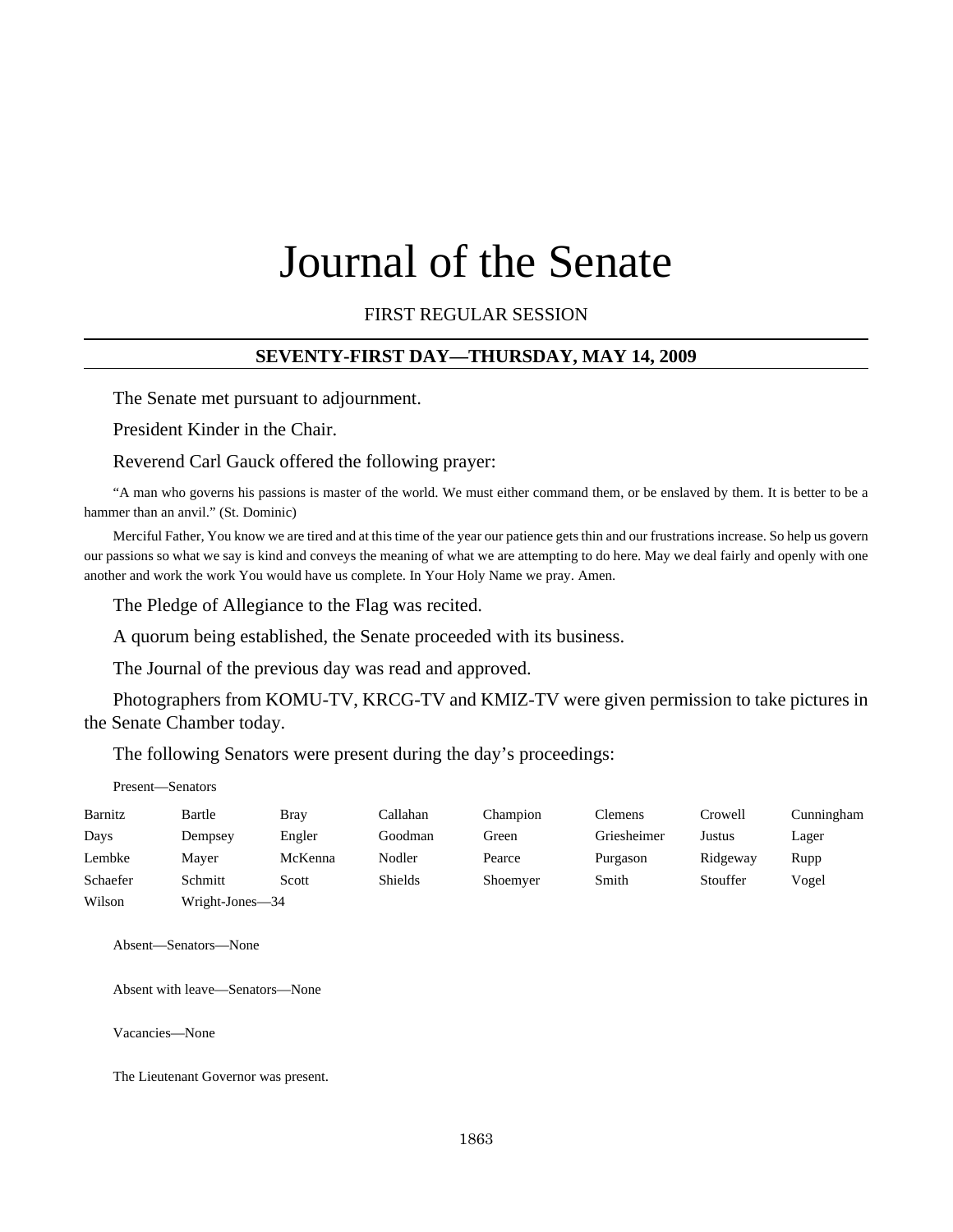## **RESOLUTIONS**

Senator Engler offered Senate Resolution No. 1165, regarding Joyce LaVerne Mehner, which was adopted.

Senator Pearce offered Senate Resolution No. 1166, regarding Jonathon Hilton, which was adopted.

# **HOUSE BILLS ON THIRD READING**

**HB 69**, with **SCS**, introduced by Representative Storch, entitled:

An Act to repeal section 135.327, RSMo, and to enact in lieu thereof one new section relating to the special needs child adoption tax credit.

Was taken up by Senator Champion.

**SCS** for **HB 69**, entitled:

# SENATE COMMITTEE SUBSTITUTE FOR HOUSE BILL NO. 69

An Act to repeal section 135.327, RSMo, and to enact in lieu thereof one new section relating to the special needs child adoption tax credit.

Was taken up.

Senator Cunningham assumed the Chair.

Senator Champion moved that **SCS** for **HB 69** be adopted.

At the request of Senator Champion, **HB 69**, with **SCS** (pending), was placed on the Informal Calendar.

**HCS** for **HB 1075**, with **SCS**, entitled:

An Act to repeal sections 285.309, 288.040, 288.050, 288.062, 288.130, 288.160, 288.170, 288.250, and 288.330, RSMo, and to enact in lieu thereof nine new sections relating to unemployment compensation, with penalty provisions and an emergency clause.

Was called from the Informal Calendar and taken up by Senator Griesheimer.

# **SCS** for **HCS** for **HB 1075**, entitled:

# SENATE COMMITTEE SUBSTITUTE FOR HOUSE COMMITTEE SUBSTITUTE FOR HOUSE BILL NO. 1075

An Act to repeal section 288.330, RSMo, and to enact in lieu thereof one new section relating to unemployment compensation, with an emergency clause.

Was taken up.

Senator Griesheimer moved that **SCS** for **HCS** for **HB 1075** be adopted.

Senator Callahan offered **SA 1**:

# SENATE AMENDMENT NO. 1

Amend Senate Committee Substitute for House Committee Substitute for House Bill No. 1075, Page 7,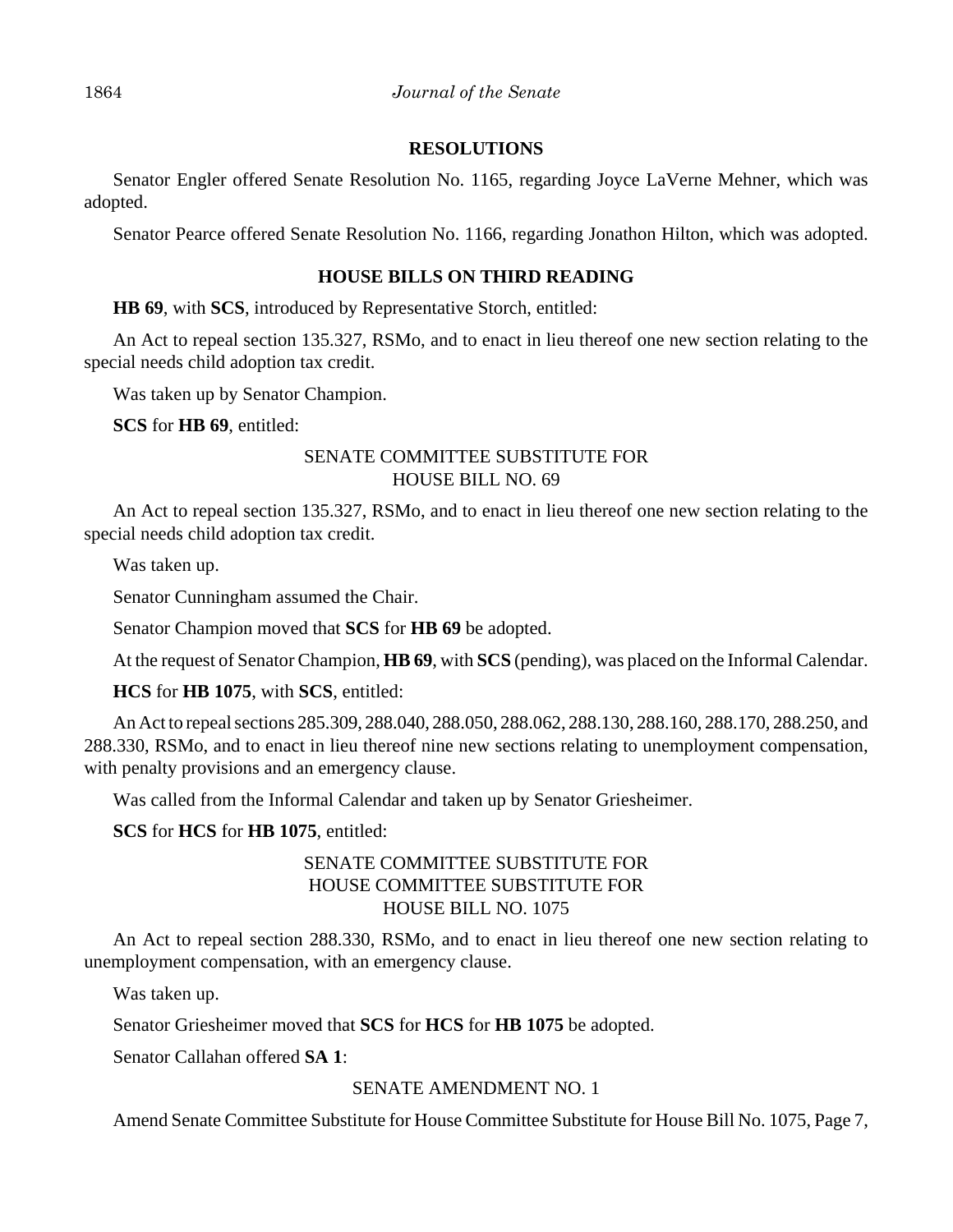Section 288.330, Line 226, by inserting after all of said line the following:

"**288.501. Notwithstanding any other provision of law to the contrary:**

**(1) If a claimant does not have sufficient wages in the base period to be an insured worker, as those terms are defined in section 288.030, the individual's base period shall be the four most recently completed calendar quarters preceding the first day of the individual's benefit year. Such base period shall be known as the "alternate base period". If information as to wages for the most recent quarter of the alternate base period is not available to the deputy from the regular quarterly reports of wage information, which are systematically accessible, the deputy may base the determination of eligibility for benefits on the affidavit of the claimant with respect to wages for that calendar quarter. The claimant shall furnish payroll documentation, where available, in support of the affidavit. The determination based upon the alternate base period as it relates to the claimant's benefit rights shall be amended if the quarterly report of wage information from the employer is timely received and that information causes a change in the determination. No calendar quarter in a base period or alternate base period for a claimant's current benefit year shall be used to establish a subsequent benefit year.**

**(2) The claimant shall not be disqualified from unemployment compensation for separating from employment if that separation is for any compelling family reason. For the purposes of this section, the term "compelling family reason" shall mean:**

**(a) The illness or disability of a member of the claimant's immediate family, which shall include the claimant's spouse, parent, or minor child under the age of eighteen;**

**(b) The need for the claimant to accompany such claimant's spouse to a location from which it is impractical for the claimant to commute and due to a change in location of the spouse's employment;**

**(c) Domestic violence, verified by reasonable and confidential documentation, which causes the claimant reasonably to believe that the claimant's continued employment would jeopardize the safety of the claimant or of any member of the claimant's family, as defined by the United States Secretary of Labor.**

**(3) A claimant who has commenced training under the Workforce Investment Act of 1998, or director-approved training under section 288.055, and has exhausted the claimant's regular unemployment benefits shall be eligible for additional unemployment benefits, not to exceed twentysix times the claimant's weekly benefit amount. The weekly benefit amount shall be the same as the claimant's regular weekly benefit amount and shall be paid under the same terms and conditions as regular benefits. These training benefits shall be paid after any extended benefits or any similar benefits paid by a federally funded program.**

**(4) Priority for training funds provided under subdivision (3) of this section shall be given to claimants laid off through no fault of their own from Missouri automobile manufacturing facilities.**

**(5) No charges shall be made against an employer's account in respect to benefits paid to a claimant under this section.**

**(6) The director shall separately track payments that were made under this section. Once the amount of payments exceeds the amount of federal incentive funds made available because of the enactment of this section, the unemployment compensation fund shall be reimbursed from general revenue for all subsequent payments to the claimants.**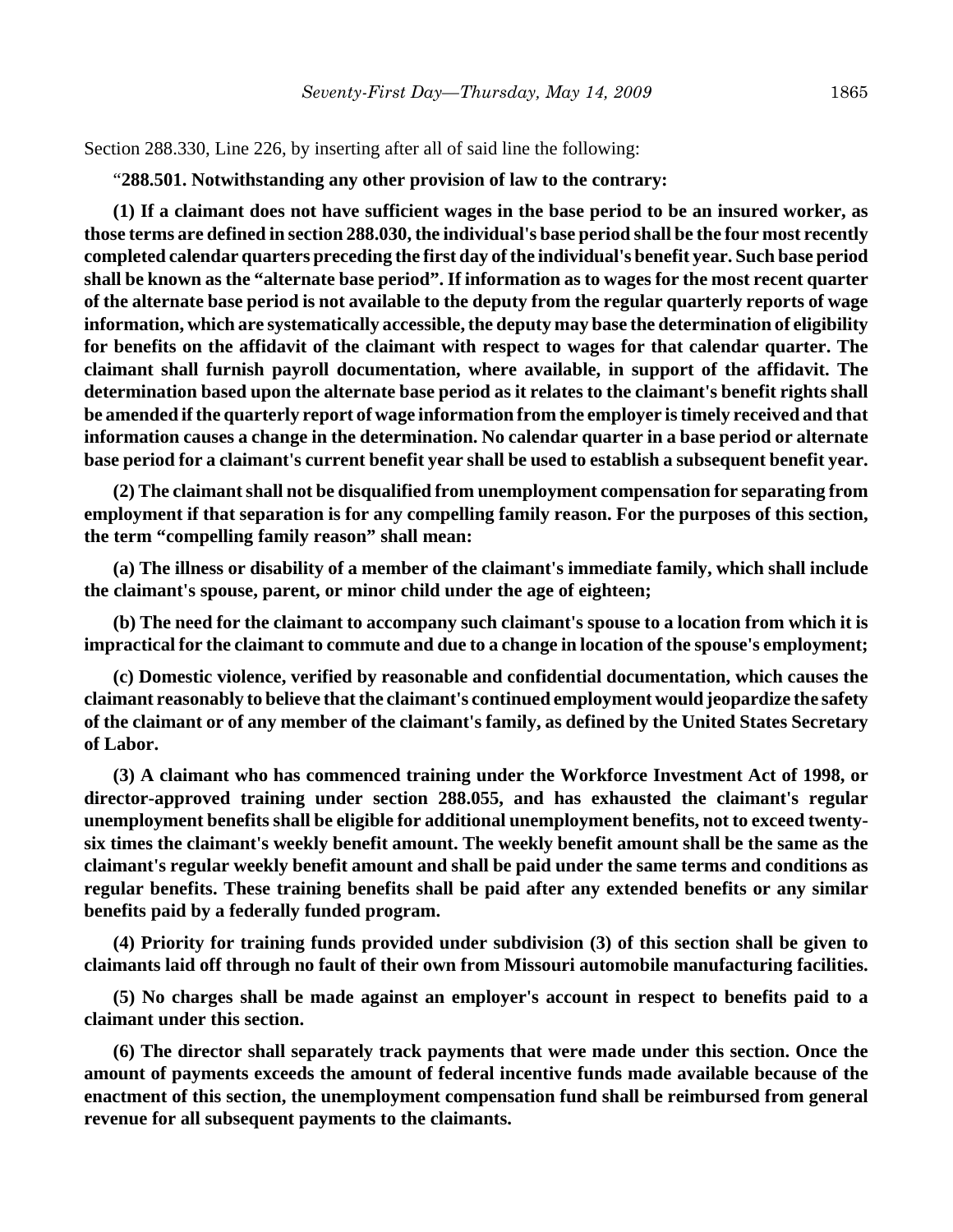**(7) The provisions of this section shall be subject to renewal in the second regular session of the ninety-fifth general assembly. If not renewed, the provisions of this section shall expire once the funds provided under the American Recovery and Reinvestment Act of 2009 are expended as provided in this section.**

**(8) The provisions of this section shall not take effect, and no benefits paid under this section, unless first certified by the United States Secretary of Labor under 42 U.S.C.1103, as amended by the American Recovery and Reinvestment Act of 2009.**"; and

Further amend the title and enacting clause accordingly.

Senator Callahan moved that the above amendment be adopted, which motion prevailed.

Senator Green offered **SA 2**:

## SENATE AMENDMENT NO. 2

Amend Senate Committee Substitute for House Committee Substitute for House Bill No. 1075, Page 1, Section A, Line 2, by inserting immediately after said line the following:

"288.130. 1. Each employing unit shall keep true and accurate payroll and other related records, containing such information as the division may by regulation prescribe for a period of at least three calendar years after the record was made. Such records shall be open to inspection and be subject to being copied by authorized representatives of the division at any reasonable time and as often as may be necessary. Any authorized person engaged in administering this law may require from any employing unit any sworn or unsworn reports, with respect to individuals performing services for it, which are deemed necessary for the effective administration of this law.

2. All employers **[**required to report W-2 copy A information on magnetic media tape to the Social Security Administration pursuant to 26 CFR Section 301.6011-2, or successor regulations,**] with fifty or more workers** are **[**likewise**]** required to report quarterly wage information due pursuant to section 288.090 to the division **[**on magnetic tape or diskette in a format prescribed by the division**] and to the director of revenue in an electronic format prescribed by the division**.

3. Each employer shall post and maintain in places readily accessible to the employer's workers printed statements concerning benefit rights, claims for benefits and such other matters related to the administration of this law as the division may by regulation prescribe. Each employer shall supply to workers copies of any printed statements relating to claims for benefits when and as the division may by regulation prescribe. Such printed statements and other materials shall be supplied by the division without cost.

4. A deputy shall make an ex parte determination after investigation but without hearing with respect to any matter pertaining to the liability of an employing unit which does not involve a claimant. The deputy shall promptly notify any interested employing units of each such determination and the reason for it. The division shall grant a hearing before an appeals tribunal to any employing unit appealing from any such ex parte determination provided an appeal is filed in writing within thirty days following the date of notification or the mailing of such determination to the party's last known address. In the absence of an appeal any such determination shall become final at the expiration of a thirty-day period. The deputy may, however, at any time within a year from the date of the deputy's determination, for good cause, reconsider the determination and shall promptly notify all interested employing units of his amended determination and the reason for it.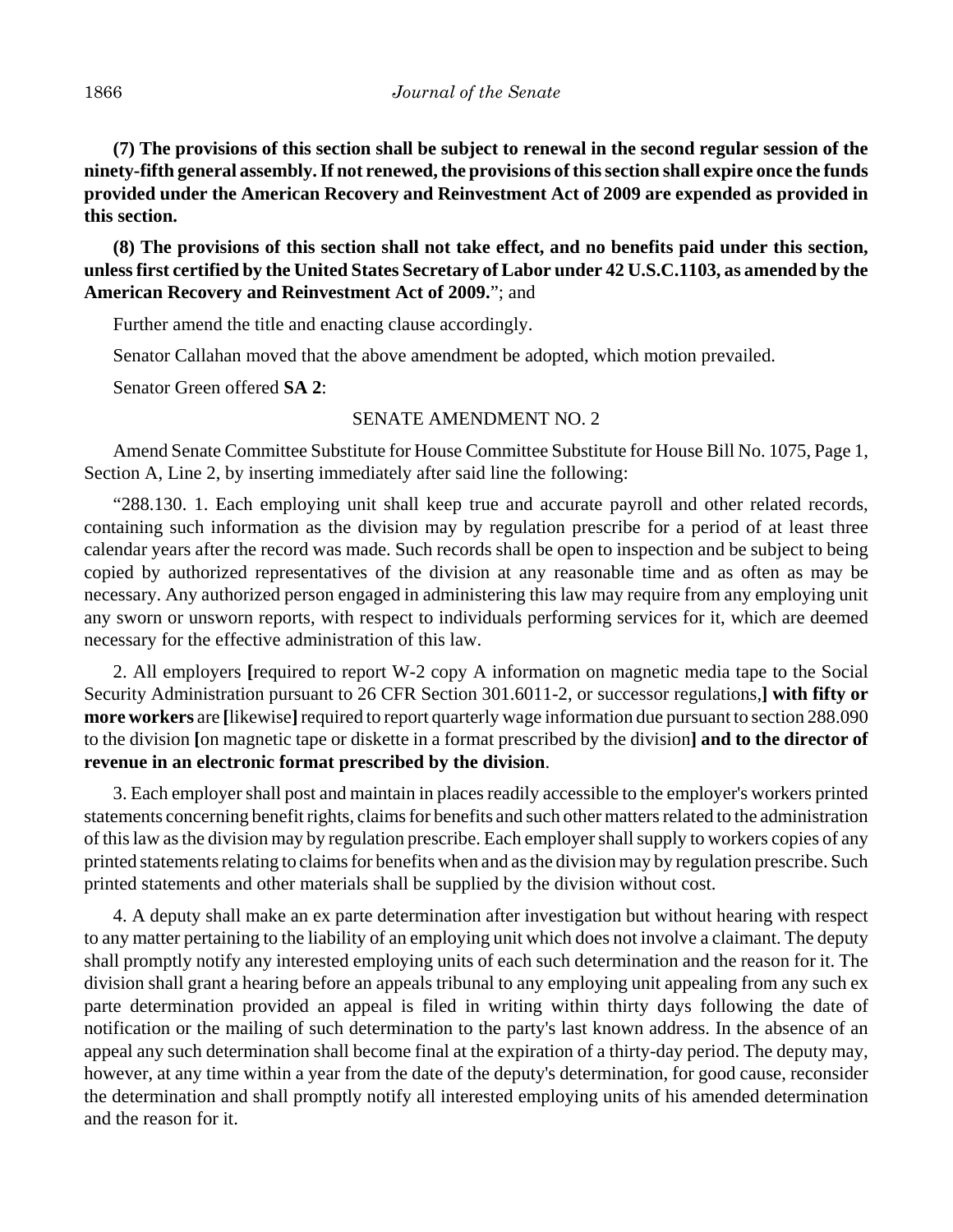5. The thirty-day period provided in subsection 4 of this section may, for good cause, be extended."; and Further amend the title and enacting clause accordingly.

Senator Green moved that the above amendment be adopted, which motion prevailed.

Senator Griesheimer moved that **SCS** for **HCS** for **HB 1075**, as amended, be adopted, which motion prevailed.

Senator Dempsey assumed the Chair.

On motion of Senator Griesheimer, **SCS** for **HCS** for **HB 1075**, as amended, was read the 3rd time and passed by the following vote:

| YEAS—Senators |                 |             |                |          |                |          |            |
|---------------|-----------------|-------------|----------------|----------|----------------|----------|------------|
| Barnitz       | Bartle          | <b>Bray</b> | Callahan       | Champion | <b>Clemens</b> | Crowell  | Cunningham |
| Days          | Dempsey         | Engler      | Goodman        | Green    | Griesheimer    | Justus   | Lager      |
| Lembke        | Mayer           | McKenna     | Nodler         | Pearce   | Purgason       | Ridgeway | Rupp       |
| Schaefer      | Schmitt         | Scott       | <b>Shields</b> | Shoemyer | Smith          | Stouffer | Vogel      |
| Wilson        | Wright-Jones-34 |             |                |          |                |          |            |

NAYS—Senators—None

Absent—Senators—None

Absent with leave—Senators—None

Vacancies—None

The President declared the bill passed.

The emergency clause was adopted by the following vote:

YEAS—Senators

| Barnitz  | Bartle          | Bray    | Callahan | Champion | Clemens     | Crowell  | Cunningham |
|----------|-----------------|---------|----------|----------|-------------|----------|------------|
| Days     | Dempsey         | Engler  | Goodman  | Green    | Griesheimer | Justus   | Lager      |
| Lembke   | Maver           | McKenna | Nodler   | Pearce   | Purgason    | Ridgeway | Rupp       |
| Schaefer | Schmitt         | Scott   | Shields  | Shoemyer | Smith       | Stouffer | Vogel      |
| Wilson   | Wright-Jones-34 |         |          |          |             |          |            |

NAYS—Senators—None

Absent—Senators—None

Absent with leave—Senators—None

Vacancies—None

On motion of Senator Griesheimer, title to the bill was agreed to.

Senator Griesheimer moved that the vote by which the bill passed be reconsidered.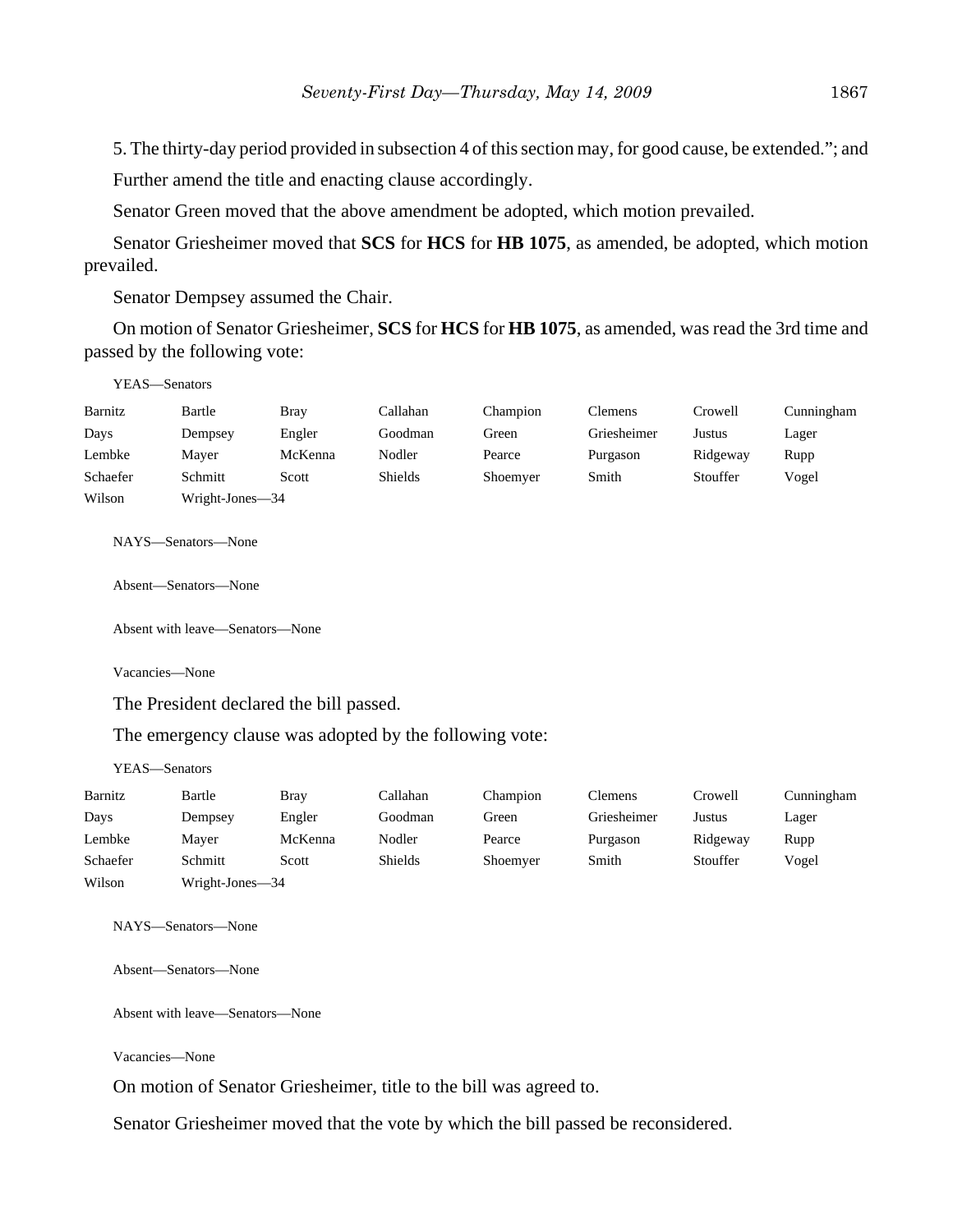Senator Engler moved that motion lay on the table, which motion prevailed.

Senator Griesheimer moved that **HCS** for **HB 191**, with **SCS** and **SS** for **SCS**, as amended (pending), be called from the Informal Calendar and again taken up for 3rd reading and final passage, which motion prevailed.

At the request of Senator Lager, **SS** for **SCS** for **HCS** for **HB 191**, as amended, was withdrawn.

Senator Lager offered **SS No. 2** for **SCS** for **HCS** for **HB 191**, entitled:

# SENATE SUBSTITUTE NO. 2 FOR SENATE COMMITTEE SUBSTITUTE FOR HOUSE COMMITTEE SUBSTITUTE FOR HOUSE BILL NO. 191

An Act to repeal sections 32.105, 99.820, 99.865, 99.1205, 100.286, 100.760, 100.770, 100.850, 105.145, 135.155, 135.352, 135.535, 135.680, 135.766, 135.800, 135.802, 135.805, 147.010, 208.770, 238.207, 238.212, 238.235, 253.545, 253.550, 253.559, 338.337, 447.708, 610.021, 620.014, 620.017, 620.472, 620.1878, and 620.1881, RSMo, and to enact in lieu thereof thirty-eight new sections relating to taxation, with penalty provisions and an emergency clause for a certain section.

Senator Lager moved that **SS No. 2** for **SCS** for **HCS** for **HB 191** be adopted.

Senator Rupp assumed the Chair.

Senator Griesheimer offered **SA 1**:

SENATE AMENDMENT NO. 1

Amend Senate Substitute No. 2 for Senate Committee Substitute for House Committee Substitute for House Bill No. 191, Pages 9-19, Section 99.820, by striking all of said section from the bill; and

Further amend the title and enacting clause accordingly.

Senator Griesheimer moved that the above amendment be adopted, which motion prevailed on a standing division vote.

Senator Dempsey assumed the Chair.

Senator Smith offered **SA 2**, which was read:

## SENATE AMENDMENT NO. 2

Amend Senate Substitute No. 2 for Senate Committee Substitute for House Committee Substitute for House Bill No. 191, Page 92, Section 253.550, Line 16, by inserting immediately after the number "2010," the following:

"**for rehabilitations of eligible property with total costs and expenditures of rehabilitation greater than one million three hundred thousand dollars,**"; and

Further amend said bill and section, page 93, line 5, by inserting immediately after the word "section," the following:

"**for rehabilitations of eligible property with total costs less than or equal to one million three hundred thousand dollars or**".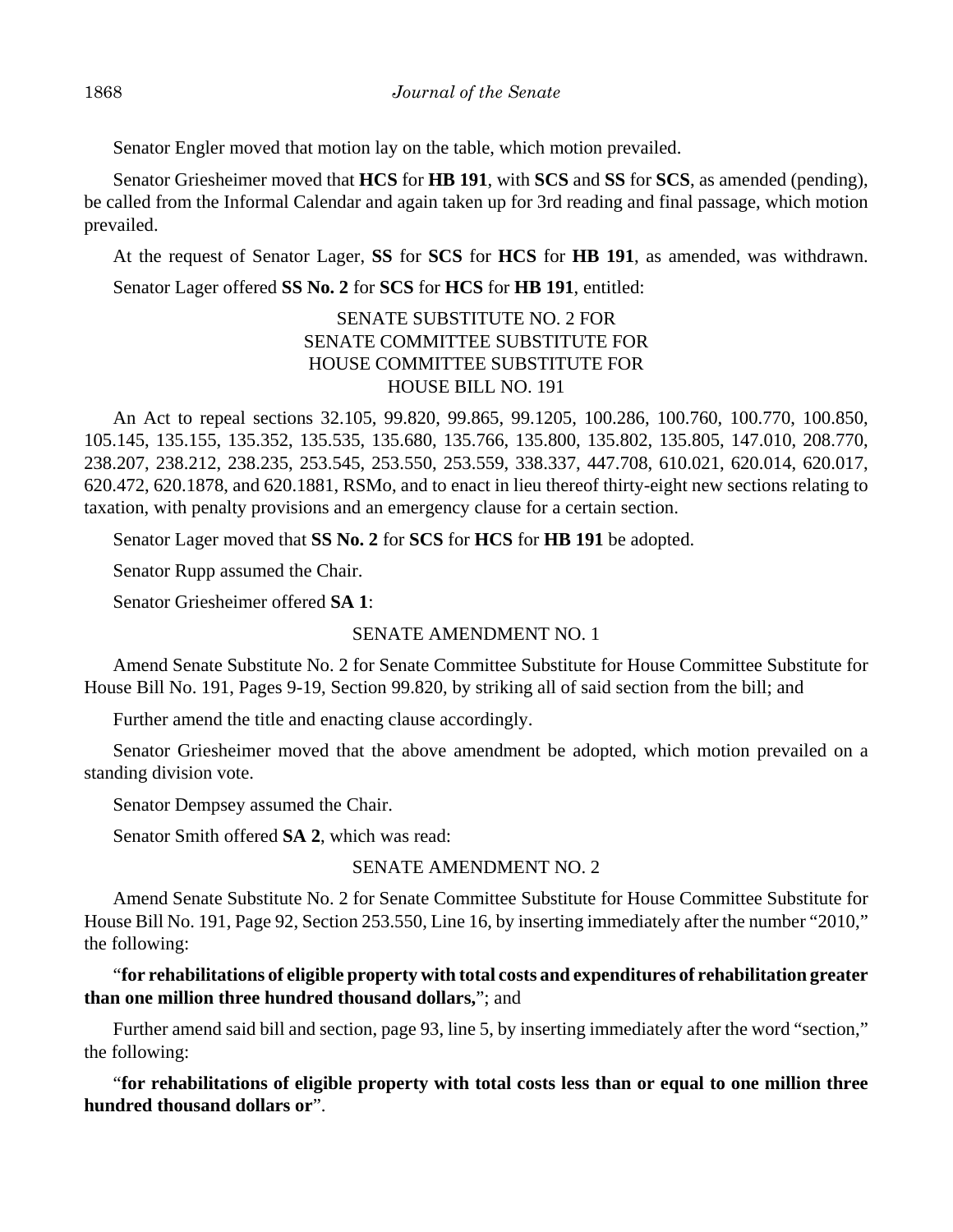Senator Smith moved that the above amendment be adopted.

At the request of Senator Griesheimer, **HCS** for **HB 191**, with **SCS**, **SS No. 2** for **SCS** and **SA 2** (pending), was placed on the Informal Calendar.

# **MESSAGES FROM THE HOUSE**

The following messages were received from the House of Representatives through its Chief Clerk:

Mr. President: I am instructed by the House of Representatives to inform the Senate that the House refuses to recede from its position on **HCS** for **SS** for **SCS** for **SB 539**, as amended, and grants the Senate a conference thereon.

Also,

Mr. President: I am instructed by the House of Representatives to inform the Senate that the House refuses to recede from its position on **HCS No. 2** for **SB 114**, as amended, and grants the Senate a conference thereon.

Also,

Mr. President: I am instructed by the House of Representatives to inform the Senate that the House has taken up and adopted the Conference Committee Report on **HCS** for **SB 435** and has taken up and passed **CCS** for **HCS** for **SB 435**.

Bill ordered enrolled.

Also,

Mr. President: I am instructed by the House of Representatives to inform the Senate that the House has taken up and adopted the Conference Committee Report on **SCS** for **HB 745**, as amended, and has taken up and passed **CCS** for **SCS** for **HB 745**.

Also,

Mr. President: I am instructed by the House of Representatives to inform the Senate that the House has taken up and adopted the Conference Committee Report on **HCS** for **SCS** for **SB 216**, as amended, and has taken up and passed **SCS** for **SB 216**.

Bill ordered enrolled.

Also,

Mr. President: I am instructed by the House of Representatives to inform the Senate that the House has taken up and adopted **SCR 5**.

Also,

Mr. President: I am instructed by the House of Representatives to inform the Senate that the House refuses to adopt **SCS** for **HCS** for **HB 1075**, as amended, and requests the Senate to recede from its position and failing to do so grant the House a conference thereon.

Also,

Mr. President: I am instructed by the House of Representatives to inform the Senate that the House has taken up and adopted **SCR 27**.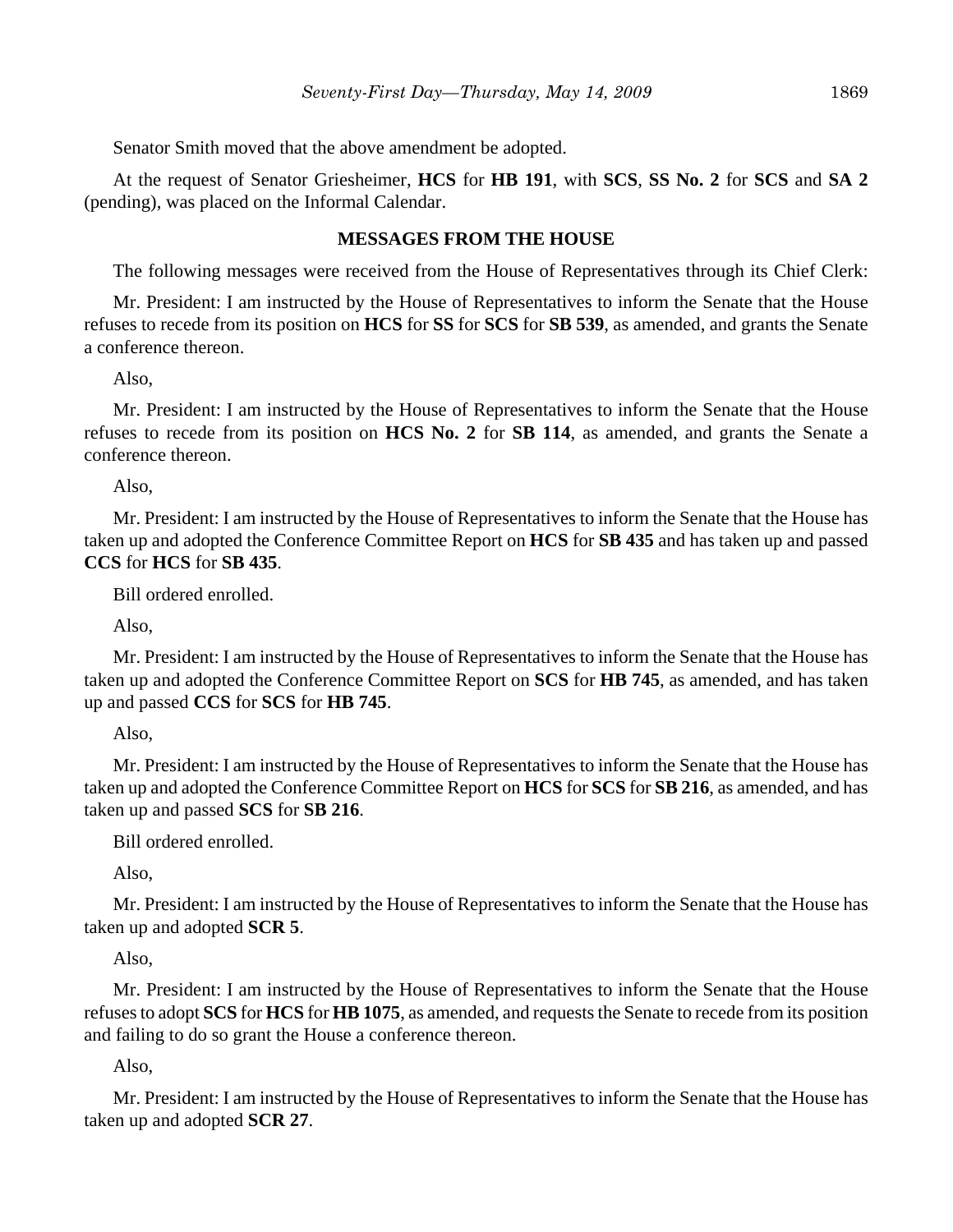Also,

Mr. President: I am instructed by the House of Representatives to inform the Senate that the House has taken up and passed **SS** for **SCS** for **SB 376**.

Bill ordered enrolled.

Also,

Mr. President: I am instructed by the House of Representatives to inform the Senate that the Speaker has appointed the following conference committee to act with a like committee from the Senate on **HCS** for **SS** for **SCS** for **SB 539**, as amended. Representatives: Ruzicka, Brown (30), Emery, Rucker and Harris.

Also,

Mr. President: I am instructed by the House of Representatives to inform the Senate that the Speaker has appointed the following conference committee to act with a like committee from the Senate on **HCS No. 2** for **SB 114**, as amended. Representatives: Tracy, Lipke, Cox, Meadows and Colona.

Also,

Mr. President: I am instructed by the House of Representatives to inform the Senate that the House has taken up and passed **HCS** for **SCS** for **SB 176**, entitled:

An Act to amend chapter 191, RSMo, by adding thereto one new section relating to the Alzheimer's state plan task force, with an expiration date.

In which the concurrence of the Senate is respectfully requested.

## **CONFERENCE COMMITTEE APPOINTMENTS**

President Pro Tem Shields appointed the following conference committee to act with a like committee from the House on **HCS** for **SS** for **SCS** for **SB 539**, as amended: Senators Schaefer, Clemens, Stouffer, Shoemyer and Bray.

#### **RESOLUTIONS**

Senator Shields offered Senate Resolution No. 1167, regarding Ms. Amber Lusk, which was adopted.

Senator Shields offered Senate Resolution No. 1168, regarding Mrs. Rachel Carroll, which was adopted.

On motion of Senator Engler, the Senate recessed until 4:00 p.m.

#### **RECESS**

The time of recess having expired, the Senate was called to order by President Pro Tem Shields.

## **RESOLUTIONS**

Senator Crowell offered Senate Resolution No. 1169, regarding Jacob Ward, Jackson, which was adopted.

Senator Crowell offered Senate Resolution No. 1170, regarding Luke Sievers, Jackson, which was adopted.

Senator Crowell offered Senate Resolution No. 1171, regarding Tom Gilliland, Jackson, which was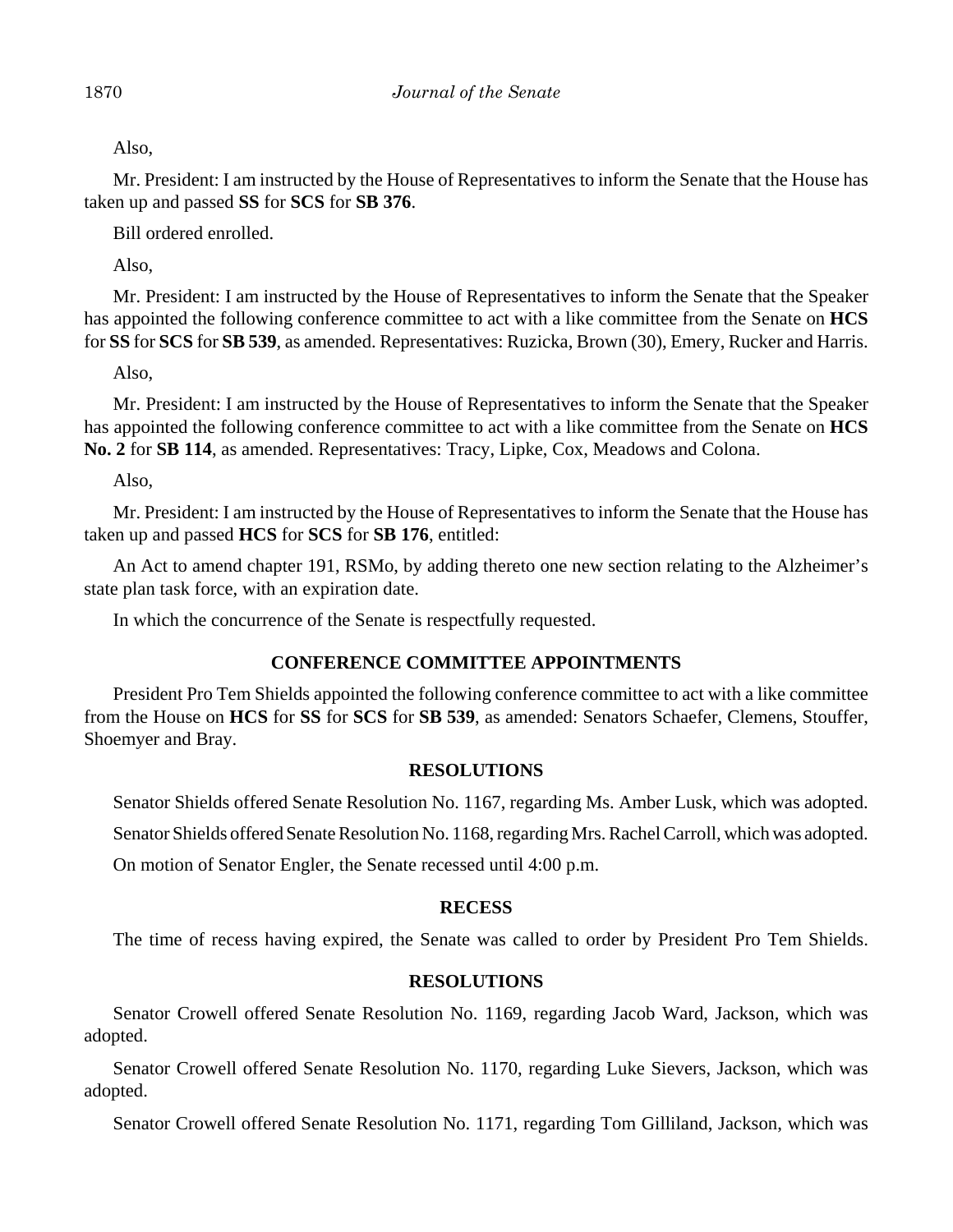adopted.

Senator Crowell offered Senate Resolution No. 1172, regarding Aaron Lee Bell, East Prairie, which was adopted.

Senator Crowell offered Senate Resolution No. 1173, regarding Blaire Elizabeth Peters, Bertrand, which was adopted.

Senator Crowell offered Senate Resolution No. 1174, regarding Nikki Marlene Moll, Oak Ridge, which was adopted.

Senator Crowell offered Senate Resolution No. 1175, regarding Rebekah Jean Seabaugh, which was adopted.

Senator Lembke offered Senate Resolution No. 1176, regarding Lisa Vaughn, St. Louis, which was adopted.

Senator Lembke offered Senate Resolution No. 1177, regarding Joseph Szatkowski, Crestwood, which was adopted.

Senator Champion offered Senate Resolution No. 1178, regarding Forrest Randolph Hall, Springfield, which was adopted.

Senator Champion offered Senate Resolution No. 1179, regarding Steven Christopher Sanocki, Columbia, which was adopted.

Senator Champion offered Senate Resolution No. 1180, regarding Rachel Hassani, which was adopted.

Senator Clemens offered Senate Resolution No. 1181, regarding Jordan Donaldson, Ozark, which was adopted.

Senator Clemens offered Senate Resolution No. 1182, regarding Alex Ndikum, Springfield, which was adopted.

Senator Clemens offered Senate Resolution No. 1183, regarding Timothy Peacock, Ozark, which was adopted.

Senator Shields offered Senate Resolution No. 1184, regarding Jake Wendling, Kansas City, which was adopted.

Senator Shields offered Senate Resolution No. 1185, regarding Tyler Hiatt, Smithville, which was adopted.

Senator Shields offered Senate Resolution No. 1186, regarding Dillon Vulgamott, Kansas City, which was adopted.

## **REPORTS OF STANDING COMMITTEES**

Senator Champion, Chairman of the Committee on Health, Mental Health, Seniors and Families, submitted the following report:

Mr. President: Your Committee on Health, Mental Health, Seniors and Families, to which was referred **HB 156**, begs leave to report that it has considered the same and recommends that the bill do pass.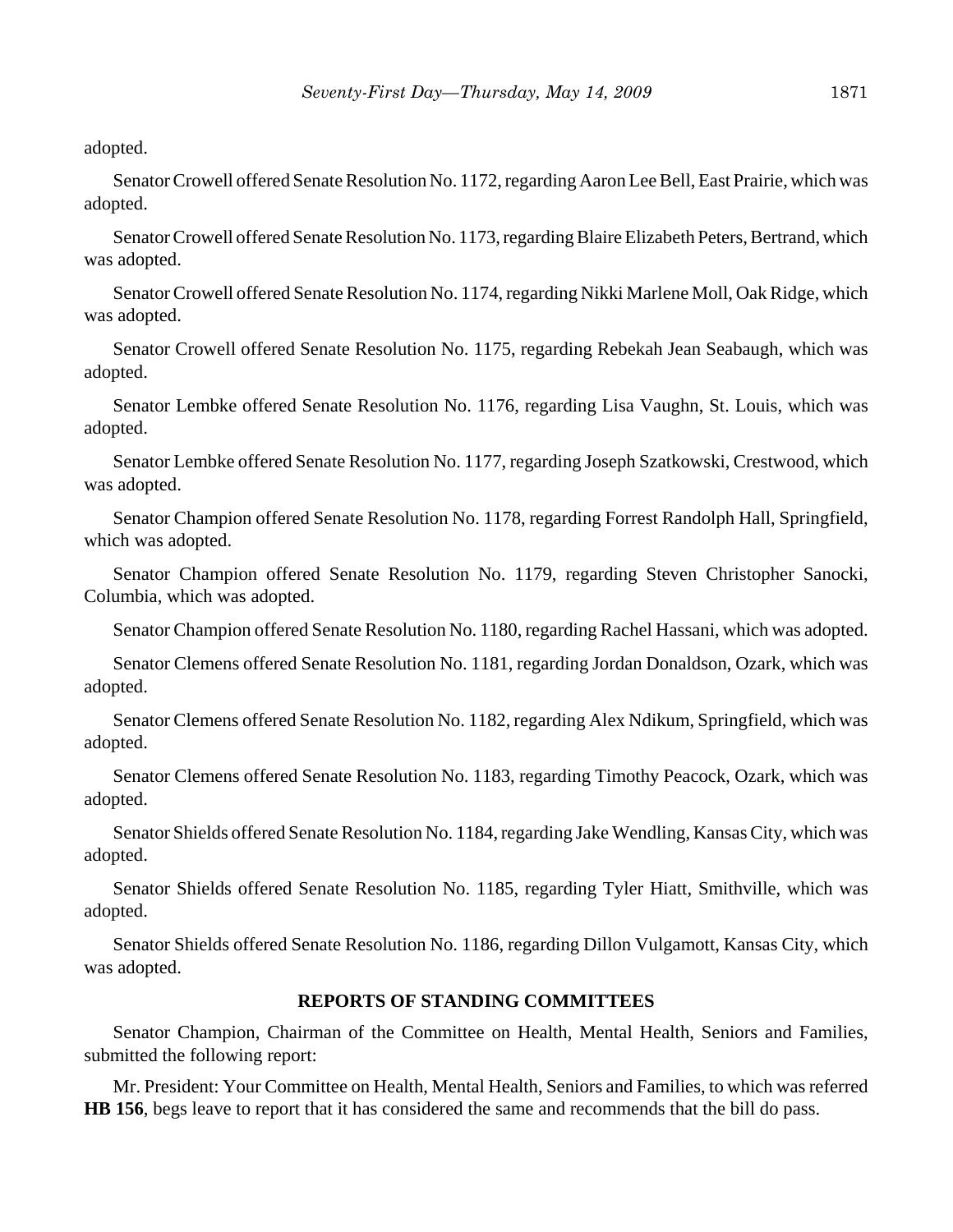# **REFERRALS**

President Pro Tem Shields referred **HB 156** to the Committee on Governmental Accountability and Fiscal Oversight.

# **MESSAGES FROM THE HOUSE**

The following messages were received from the House of Representatives through its Chief Clerk:

Mr. President: I am instructed by the House of Representatives to inform the Senate that the House has adopted **SCS** for **HCS** for **HB 250** and has taken up and passed **SCS** for **HCS** for **HB 250**.

Emergency clause adopted.

Also,

Mr. President: I am instructed by the House of Representatives to inform the Senate that the House has taken up and passed **SCS** for **SB 37**.

Bill ordered enrolled.

Also,

Mr. President: I am instructed by the House of Representatives to inform the Senate that the House has taken up and passed **HCS No. 2** for **SS** for **SB 291**, entitled:

An Act to repeal sections 115.121, 160.011, 160.041, 160.254, 160.400, 160.405, 160.410, 160.534, 160.730, 161.072, 161.122, 162.431, 162.492, 163.011, 163.031, 163.043, 167.031, 167.126, 167.275, 168.021, 168.133, 168.221, 168.251, 171.031, 171.033, 177.088, 313.775, 313.778, and 313.822, RSMo, and to enact in lieu thereof fifty-five new sections relating to education, with an effective date for a certain section and an emergency clause for certain sections.

With House Amendment Nos. 1 and 2.

## HOUSE AMENDMENT NO. 1

Amend House Committee Substitute No. 2 for Senate Substitute for Senate Bill No. 291, Section 167.031, Page 54, Line 74, by inserting after all of said line the following:

"**7. For purposes of subsection 2 of this section as applied in subsection 6 herein, a completed credit towards high school graduation shall be defined as one hundred hours or more of instruction in a course. Home school education enforcement and records pursuant to this section, and sections 210.167 and 211.031, RSMo, shall be subject to review only by the local prosecuting attorney.**"; and

Further amend said bill by amending the title, enacting clause, and intersectional references accordingly.

## HOUSE AMENDMENT NO. 2

Amend House Committee Substitute No. 2 for Senate Substitute for Senate Bill No. 291, Page 54, Section 167.031, Line 70, by deleting all of said Line and inserting in lieu thereof the following:

"(2) **Seventeen [**Sixteen**]** years of age **or having successfully completed sixteen credits towards high**"; and

Further amend said Bill by amending the title, enacting clause, and intersectional references accordingly. Emergency clause adopted.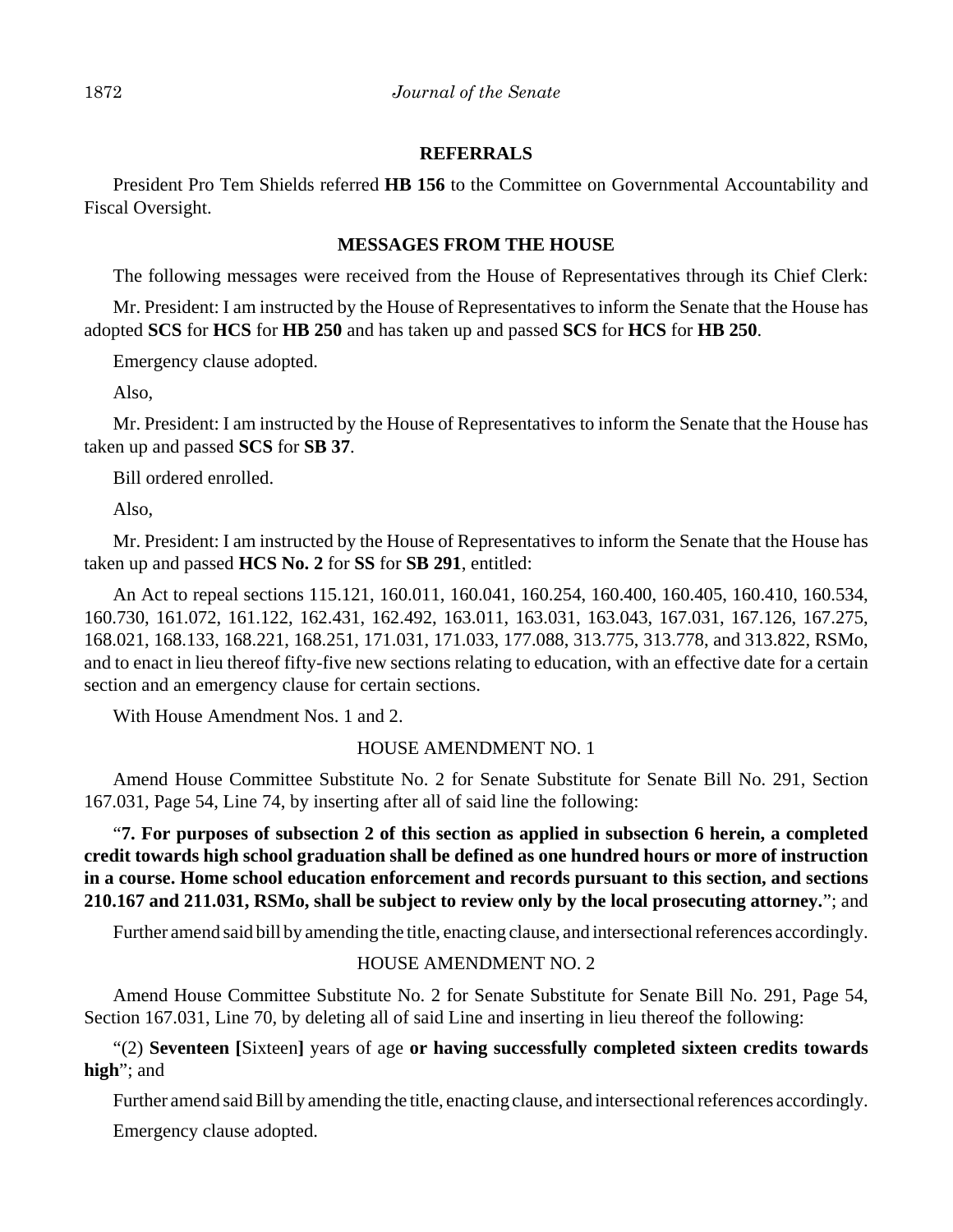In which the concurrence of the Senate is respectfully requested.

Also,

Mr. President: I am instructed by the House of Representatives to inform the Senate that the Speaker has appointed the following conference committee to act with a like committee from the Senate on **SS** for **SCS** for **HCS** for **HB 62**, as amended. Representatives: Lipke, Keeney, Cox, Roorda and Burnett.

Also,

Mr. President: I am instructed by the House of Representatives to inform the Senate that the House refuses to adopt **SS** for **SCS** for **HCS** for **HB 390** and requests the Senate to recede from its position and failing to do so grant the House a conference thereon.

Also,

Mr. President: I am instructed by the House of Representatives to inform the Senate that the House refuses to adopt **SS** for **HCS** for **HBs 46** and **434** and requests the Senate to recede from its position and failing to do so grant the House a conference thereon.

Also,

Mr. President: I am instructed by the House of Representatives to inform the Senate that the House has taken up and passed **HCS** for **SB 480**, entitled:

An Act to repeal sections 8.001, 8.003, and 8.007, RSMo, and to enact in lieu thereof four new sections relating to state boards and commissions.

In which the concurrence of the Senate is respectfully requested.

# **REPORTS OF STANDING COMMITTEES**

Senator Purgason, Chairman of the Committee on Governmental Accountability and Fiscal Oversight, submitted the following report:

Mr. President: Your Committee on Governmental Accountability and Fiscal Oversight, to which was referred **HCS** for **HBs 620** and **671**, begs leave to report that it has considered the same and recommends that the bill do pass.

## **PRIVILEGED MOTIONS**

Senator Stouffer moved that the Senate refuse to concur in **HCS** for **SCS** for **SB 71**, as amended, and request the House to recede from its position and take up and pass **SCS** for **SB 71**, which motion prevailed.

## **SIGNING OF BILLS**

The President Pro Tem announced that all other business would be suspended and **SCS** for **HCS** for **HB 236**, having passed both branches of the General Assembly, would be read at length by the Secretary, and if no objections be made, the bill would be signed by the President Pro Tem to the end that it may become law. No objections being made, the bill was so read by the Secretary and signed by the President Pro Tem.

President Kinder assumed the Chair.

# **PRIVILEGED MOTIONS**

Senator Pearce moved that the Senate refuse to concur in **HCS** for **SB 485**, as amended, and request the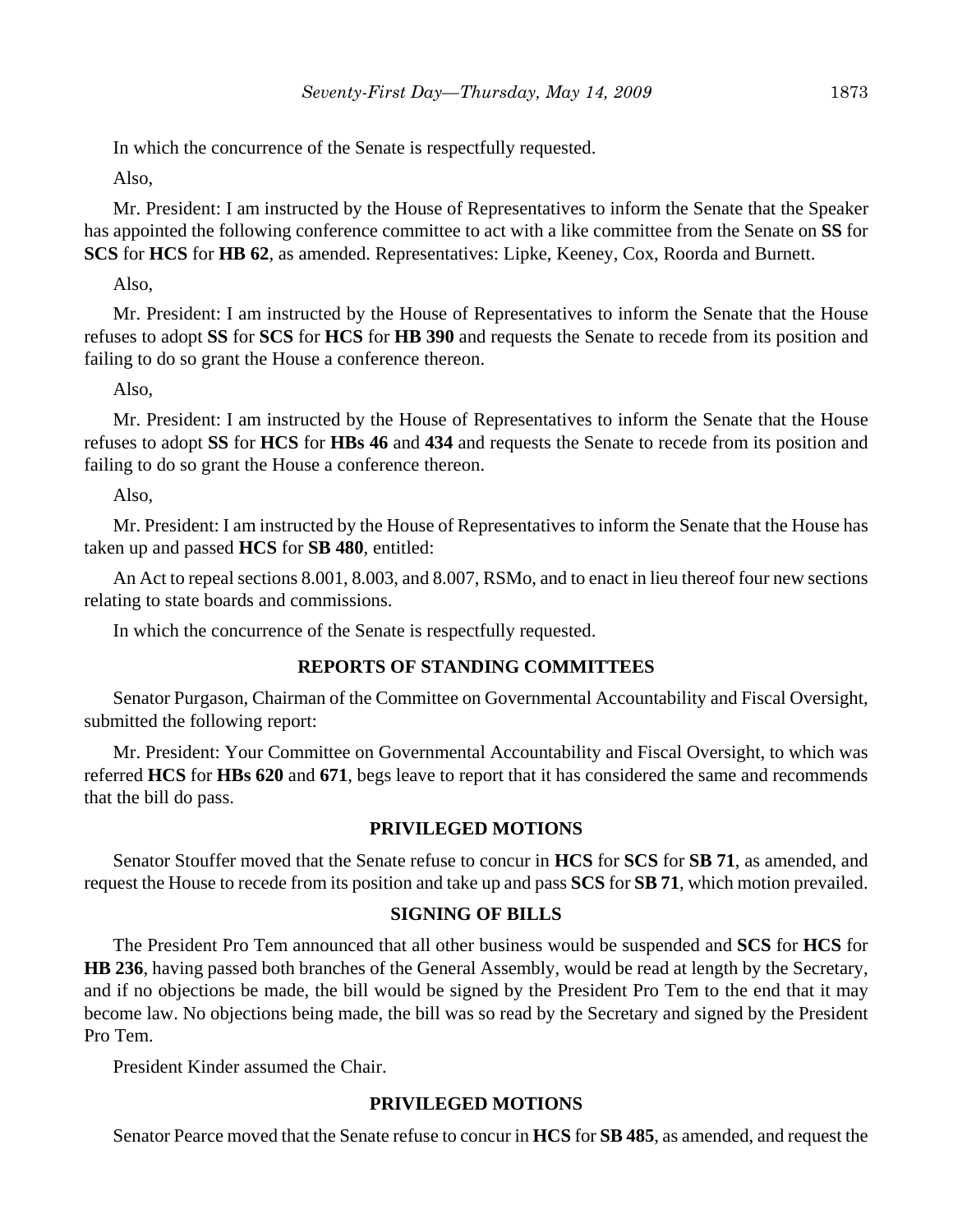House to recede from its position and take up and pass **SB 485**, which motion prevailed.

Senator Griesheimer moved that the Senate refuse to recede from its position on **SCS** for **HCS** for **HB 1075**, as amended, and grant the House a conference thereon, which motion prevailed.

## **CONFERENCE COMMITTEE APPOINTMENTS**

President Pro Tem Shields appointed the following conference committee to act with a like committee from the House on **SCS** for **HCS** for **HB 1075**, as amended: Senators Griesheimer, Rupp, Dempsey, Callahan and Justus.

## **PRIVILEGED MOTIONS**

Senator Mayer moved that the Senate refuse to recede from its position on **SS** for **HCS** for **HBs 46** and **434**, and request the House take up and pass **SS** for **HCS** for **HBs 46** and **434**, which motion prevailed.

Senator Stouffer assumed the Chair.

Senator Rupp moved that the Senate refuse to recede from its position on **SS** for **SCS** for **HCS** for **HB 390**, and grant the House a conference thereon, which motion prevailed.

## **CONFERENCE COMMITTEE APPOINTMENTS**

President Pro Tem Shields appointed the following conference committee to act with a like committee from the House on **SS** for **SCS** for **HCS** for **HB 390**: Senators Rupp, Schaefer, Schmitt, McKenna and Green.

#### **PRIVILEGED MOTIONS**

Senator Shields moved that **SS** for **SB 291**, with **HCS No. 2**, as amended, be taken up for 3rd reading and final passage, which motion prevailed.

**HCS No. 2** for **SS** for **SB 291**, as amended, entitled:

# HOUSE COMMITTEE SUBSTITUTE NO. 2 FOR SENATE SUBSTITUTE FOR SENATE BILL NO. 291

An Act to repeal sections 115.121, 160.011, 160.041, 160.254, 160.400, 160.405, 160.410, 160.534, 160.730, 161.072, 161.122, 162.431, 162.492, 163.011, 163.031, 163.043, 167.031, 167.126, 167.275, 168.021, 168.133, 168.221, 168.251, 171.031, 171.033, 177.088, 313.775, 313.778, and 313.822, RSMo, and to enact in lieu thereof fifty-five new sections relating to education, with an effective date for a certain section and an emergency clause for certain sections.

Was taken up.

Senator Shields moved that **HCS No. 2** for **SS** for **SB 291**, as amended, be adopted, which motion prevailed by the following vote:

| YEAS—Senators |             |          |          |                 |            |         |          |
|---------------|-------------|----------|----------|-----------------|------------|---------|----------|
| Barnitz       | <b>Bray</b> | Callahan | Champion | Clemens         | Cunningham | Days    | Dempsey  |
| Engler        | Goodman     | Green    | Justus   | Lager           | Lembke     | Maver   | McKenna  |
| Nodler        | Pearce      | Ridgeway | Rupp     | Schaefer        | Schmitt    | Shields | Shoemyer |
| Smith         | Stouffer    | Vogel    | Wilson   | Wright-Jones-29 |            |         |          |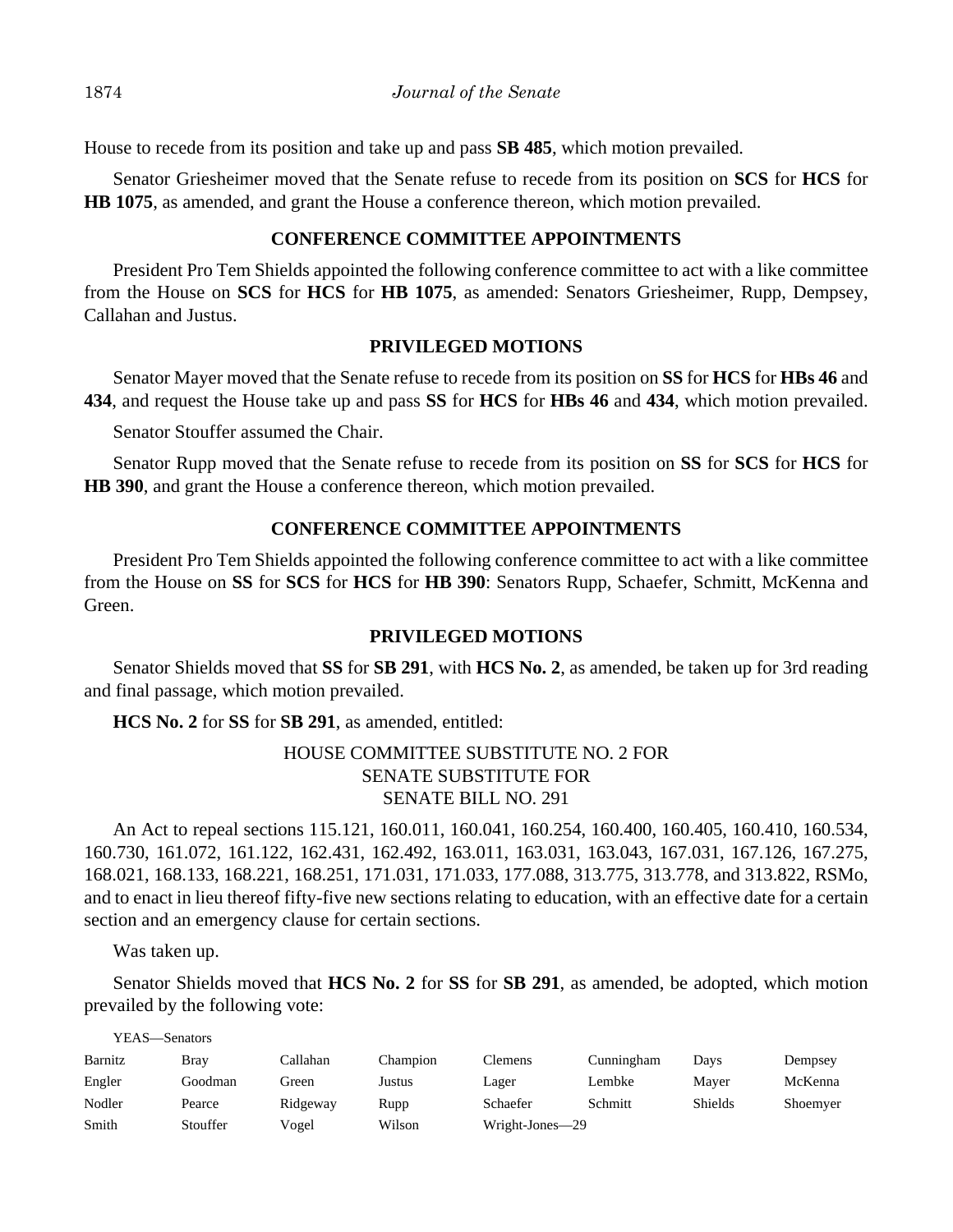NAYS—Senators

Bartle Crowell Purgason—3

Absent—Senators

Griesheimer Scott—2

Absent with leave—Senators—None

Vacancies—None

On motion of Senator Shields, **HCS No. 2** for **SS** for **SB 291**, as amended, was read the 3rd time and passed by the following vote:

| YEAS—Senators           |             |               |          |                 |            |                |          |
|-------------------------|-------------|---------------|----------|-----------------|------------|----------------|----------|
| Barnitz                 | <b>Bray</b> | Callahan      | Champion | <b>Clemens</b>  | Cunningham | Days           | Dempsey  |
| Engler                  | Goodman     | Green         | Justus   | Lager           | Lembke     | Mayer          | McKenna  |
| Nodler                  | Pearce      | Ridgeway      | Rupp     | Schaefer        | Schmitt    | <b>Shields</b> | Shoemyer |
| Smith                   | Stouffer    | Vogel         | Wilson   | Wright-Jones-29 |            |                |          |
| NAYS-Senators<br>Bartle | Crowell     | Purgason $-3$ |          |                 |            |                |          |

Absent—Senators Griesheimer Scott—2

Absent with leave—Senators—None

Vacancies—None

The President declared the bill passed.

The emergency clause was adopted by the following vote:

| YEAS—Senators |             |          |          |                |                 |            |                |
|---------------|-------------|----------|----------|----------------|-----------------|------------|----------------|
| Barnitz       | <b>Bray</b> | Callahan | Champion | <b>Clemens</b> | Crowell         | Cunningham | Days           |
| Dempsey       | Engler      | Goodman  | Justus   | Lager          | Lembke          | Mayer      | McKenna        |
| Nodler        | Pearce      | Purgason | Ridgeway | Rupp           | Schaefer        | Schmitt    | <b>Shields</b> |
| Shoemyer      | Smith       | Stouffer | Vogel    | Wilson         | Wright-Jones-30 |            |                |

NAYS—Senator Bartle—1

```
Absent—Senators
Green Griesheimer Scott—3
```
Absent with leave—Senators—None

Vacancies—None

On motion of Senator Shields, title to the bill was agreed to.

Senator Shields moved that the vote by which the bill passed be reconsidered.

Senator Callahan moved that motion lay on the table, which motion prevailed.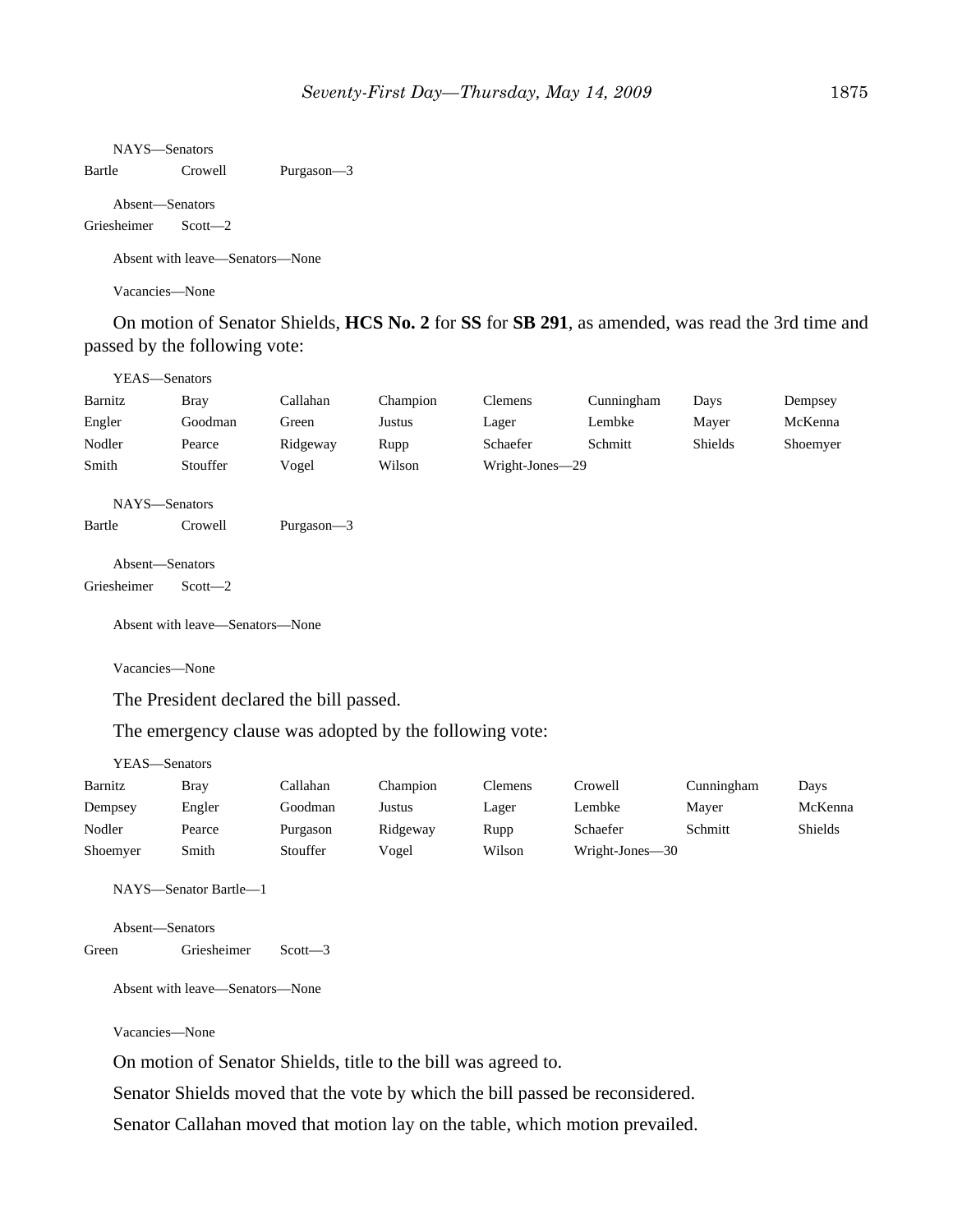Bill ordered enrolled.

Senator Shoemyer moved that **SB 480**, with **HCS**, be taken up for 3rd reading and final passage, which motion prevailed.

## **HCS** for **SB 480**, entitled:

# HOUSE COMMITTEE SUBSTITUTE FOR SENATE BILL NO. 480

An Act to repeal sections 8.001, 8.003, and 8.007, RSMo, and to enact in lieu thereof four new sections relating to state boards and commissions.

Was taken up.

Senator Shoemyer moved that **HCS** for **SB 480** be adopted, which motion prevailed by the following vote:

YEAS—Senators

| Barnitz | Bartle   | Bray    | Callahan    | Clemens  | Crowell | Cunningham      | Days    |
|---------|----------|---------|-------------|----------|---------|-----------------|---------|
| Dempsey | Engler   | Goodman | Griesheimer | Justus   | Lager   | Lembke          | Mayer   |
| McKenna | Nodler   | Pearce  | Purgason    | Ridgeway | Rupp    | Schaefer        | Schmitt |
| Shields | Shoemyer | Smith   | Stouffer    | Vogel    | Wilson  | Wright-Jones—31 |         |

NAYS—Senators—None

|          | Absent—Senators |             |
|----------|-----------------|-------------|
| Champion | Green           | $Scott - 3$ |

Absent with leave—Senators—None

Vacancies—None

On motion of Senator Shoemyer, **HCS** for **SB 480** was read the 3rd time and passed by the following vote:

| Cunningham<br>Days<br>Lembke<br>Mayer<br>Shields<br>Schmitt |
|-------------------------------------------------------------|
|                                                             |
|                                                             |
|                                                             |
|                                                             |
|                                                             |
|                                                             |
|                                                             |
|                                                             |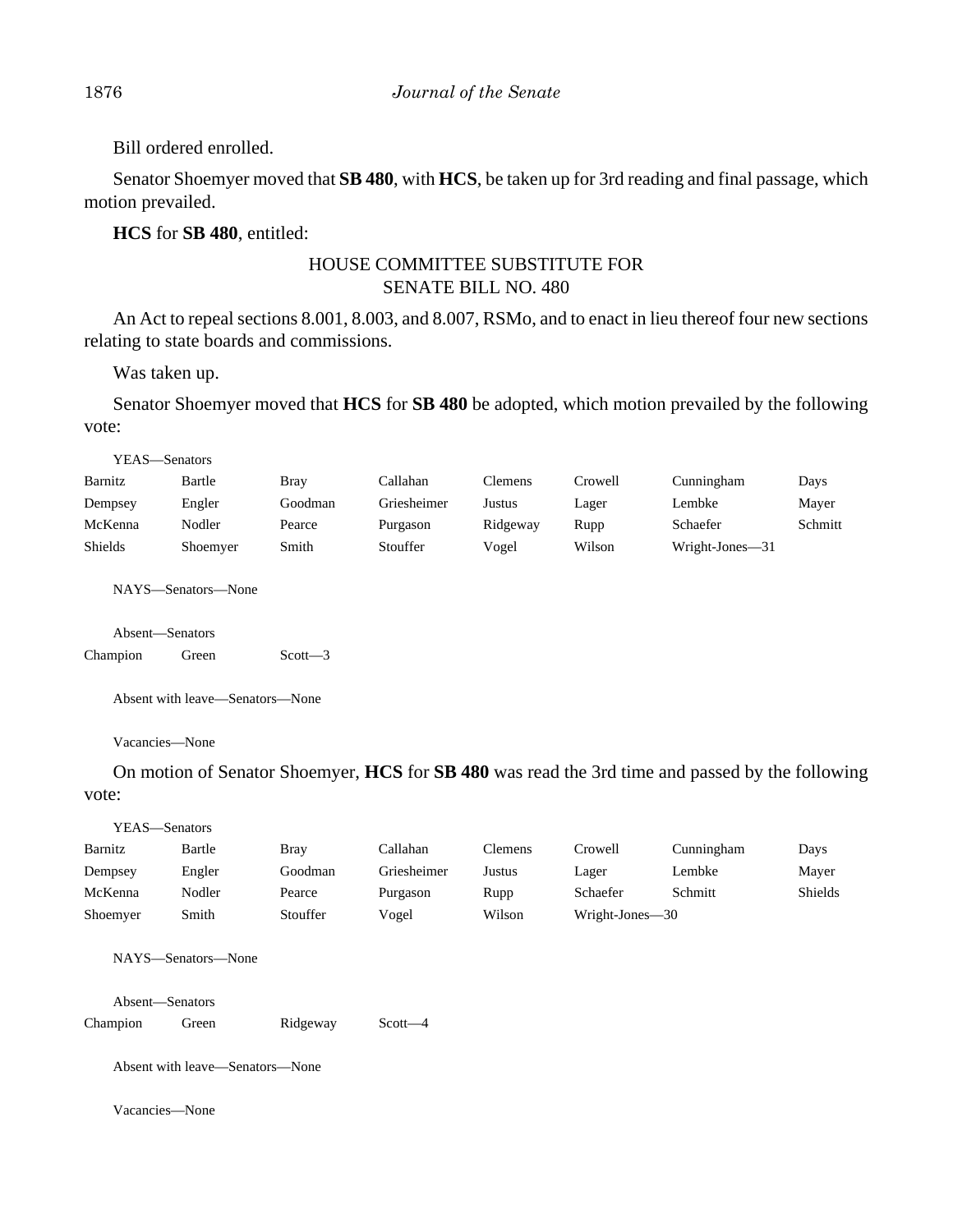The President declared the bill passed.

On motion of Senator Shoemyer, title to the bill was agreed to.

Senator Shoemyer moved that the vote by which the bill passed be reconsidered.

Senator Engler moved that motion lay on the table, which motion prevailed.

Bill ordered enrolled.

Senator Pearce assumed the Chair.

Senator Clemens, on behalf of the conference committee appointed to act with a like committee from the House on **SCS** for **HB 745**, as amended, moved that the following conference committee report be taken up, which motion prevailed.

# CONFERENCE COMMITTEE REPORT ON SENATE COMMITTEE SUBSTITUTE FOR HOUSE BILL NO. 745

The Conference Committee appointed on Senate Committee Substitute for House Bill No. 745, with Senate Amendment No. 1, Senate Amendment No. 2, Senate Amendment No. 1 to Senate Amendment No. 3, and Senate Amendment No. 3 as amended, begs leave to report that we, after free and fair discussion of the differences, have agreed to recommend and do recommend to the respective bodies as follows:

1. That the Senate recede from its position on Senate Committee Substitute for House Bill No. 745, as amended;

2. That the House recede from its position on House Bill No. 745;

3. That the attached Conference Committee Substitute for Senate Committee Substitute for House Bill No. 745, be Third Read and Finally Passed.

| <b>FOR THE SENATE:</b> |
|------------------------|
| /s/ Dan Clemens        |
| /s/ Chuck Purgason     |
| /s/ Robert Mayer       |
| /s/ Victor E. Callahan |
| /s/ Rita Heard Days    |
|                        |

Under the provisions of Senate Rule 91, Senators Shoemyer, Barnitz and Stouffer were excused from voting on the adoption of the conference committee report and 3rd reading of the bill.

Senator Clemens moved that the above conference committee report be adopted, which motion prevailed by the following vote:

| YEAS—Senators |         |          |             |                 |            |          |         |
|---------------|---------|----------|-------------|-----------------|------------|----------|---------|
| Bartle        | Brav    | Callahan | Clemens     | Crowell         | Cunningham | Days     | Dempsey |
| Engler        | Goodman | Green    | Griesheimer | Justus          | Lager      | Lembke   | Mayer   |
| McKenna       | Nodler  | Pearce   | Purgason    | Ridgeway        | Rupp       | Schaefer | Schmitt |
| Shields       | Smith   | Vogel    | Wilson      | Wright-Jones-29 |            |          |         |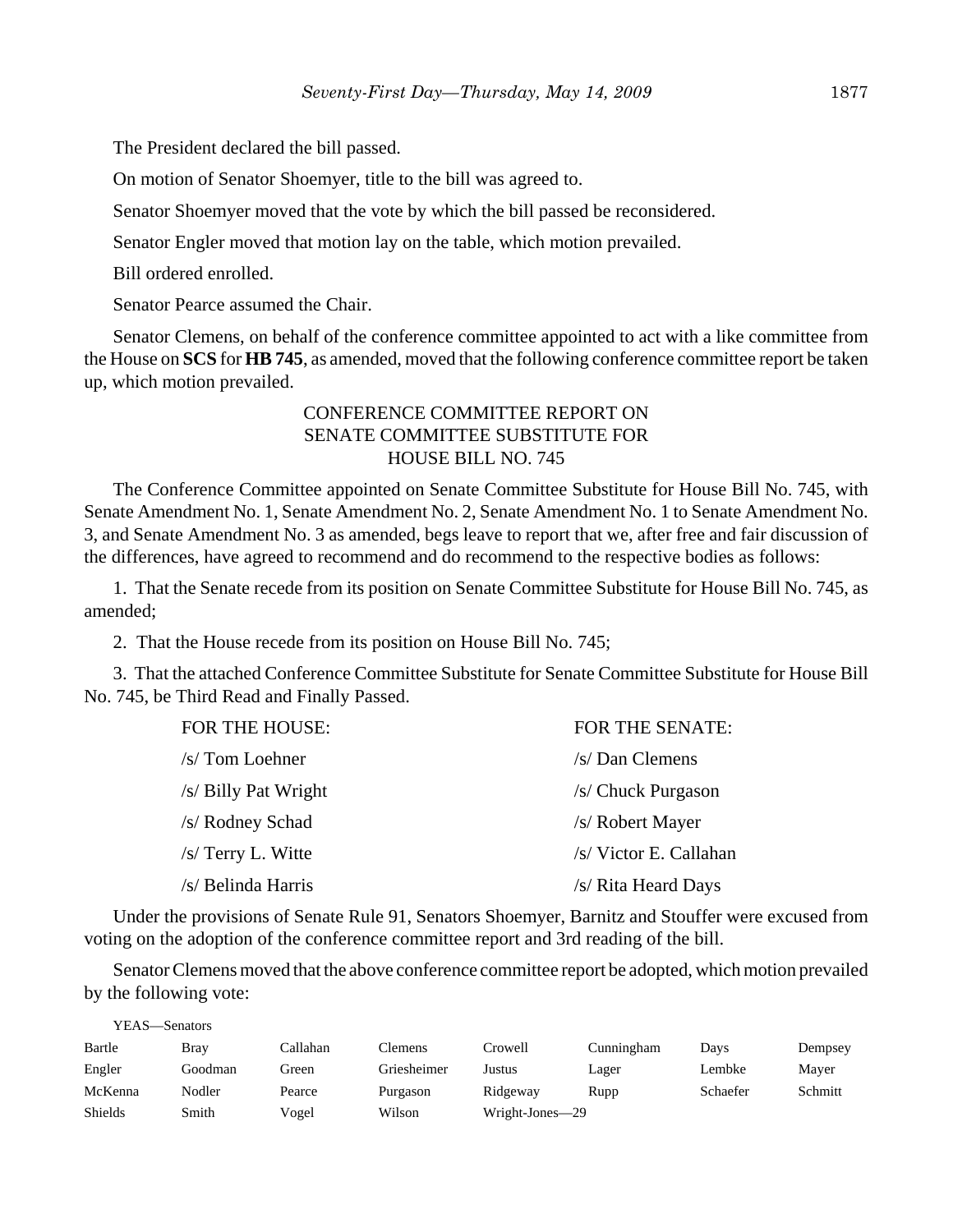NAYS—Senators—None

Absent—Senators

Champion Scott—2

Absent with leave—Senators—None

Excused from voting—Senators

Barnitz Shoemyer Stouffer—3

Vacancies—None

#### On motion of Senator Clemens, **CCS** for **SCS** for **HB 745**, entitled:

# CONFERENCE COMMITTEE SUBSTITUTE FOR SENATE COMMITTEE SUBSTITUTE FOR HOUSE BILL NO. 745

An Act to repeal section 34.070, RSMo, and to enact in lieu thereof one new section relating to state purchasing.

Was read the 3rd time and passed by the following vote:

YEAS—Senators

| Bartle  | Bray    | ∑allahan. | Clemens     | Crowell         | Cunningham | Davs     | Dempsey |
|---------|---------|-----------|-------------|-----------------|------------|----------|---------|
| Engler  | Goodman | Green     | Griesheimer | Justus          | Lager      | Lembke   | Mayer   |
| McKenna | Nodler  | Pearce    | Purgason    | Ridgeway        | Rupp       | Schaefer | Schmitt |
| Shields | Smith   | Vogel     | Wilson      | Wright-Jones—29 |            |          |         |

NAYS—Senators—None

Absent—Senators Champion Scott—2

Absent with leave—Senators—None

Excused from voting—Senators Barnitz Shoemyer Stouffer—3

Vacancies—None

The President declared the bill passed.

On motion of Senator Clemens, title to the bill was agreed to.

Senator Clemens moved that the vote by which the bill passed be reconsidered.

Senator Engler moved that motion lay on the table, which motion prevailed.

Senator Stouffer assumed the Chair.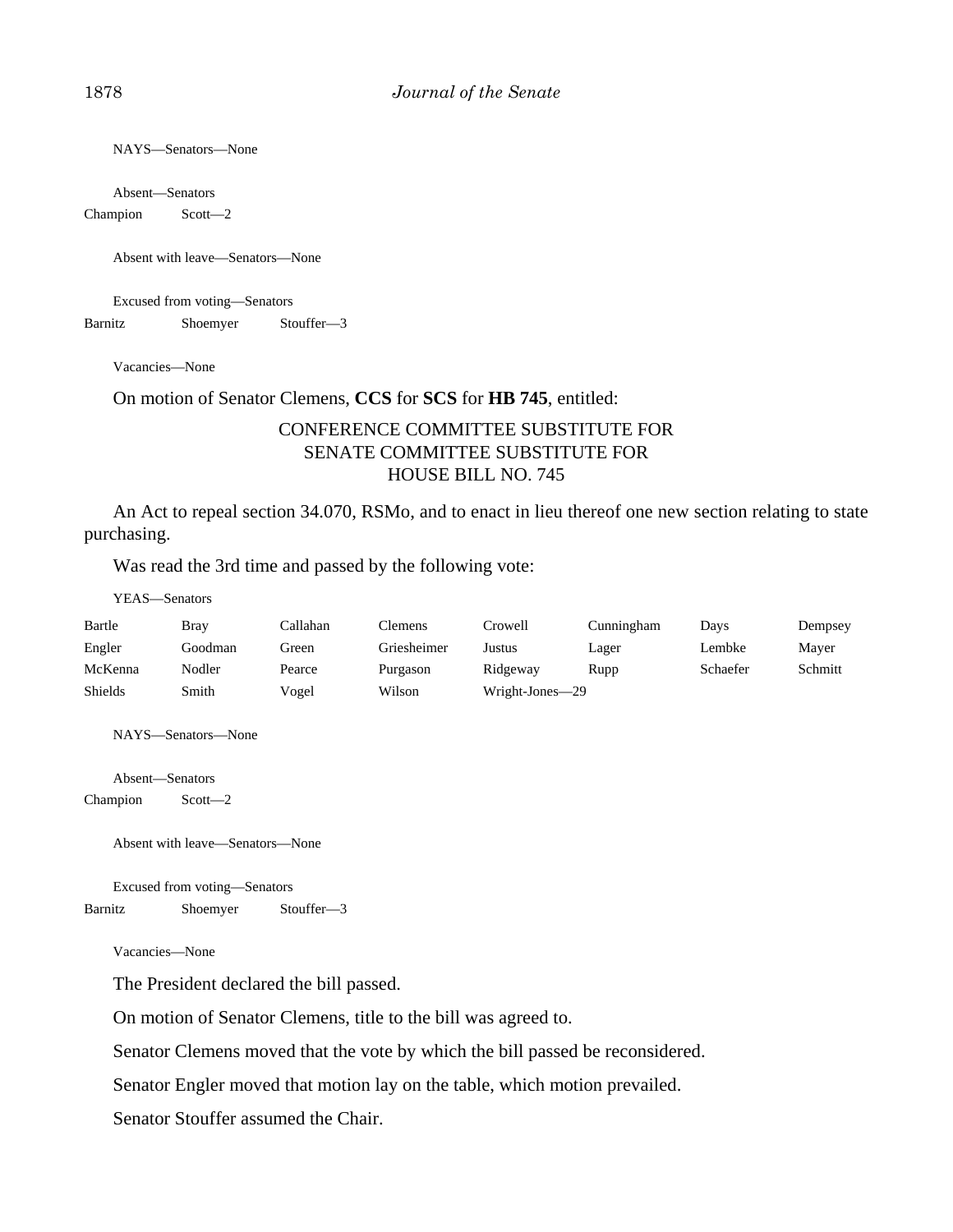## **CONCURRENT RESOLUTIONS**

Senator Clemens moved that **SCR 21** be taken up for adoption, which motion prevailed.

On motion of Senator Clemens, **SCR 21** was adopted by the following vote:

| YEAS—Senators |          |          |          |             |         |                 |  |  |
|---------------|----------|----------|----------|-------------|---------|-----------------|--|--|
| Bartle        | Bray     | Callahan | Champion | Clemens     | Crowell | Cunningham      |  |  |
| Dempsey       | Engler   | Goodman  | Green    | Griesheimer | Justus  | Lager           |  |  |
| Maver         | McKenna  | Nodler   | Pearce   | Ridgeway    | Rupp    | Schaefer        |  |  |
| Shields       | Shoemyer | Smith    | Stouffer | Vogel       | Wilson  | Wright-Jones-32 |  |  |
|               |          |          |          |             |         |                 |  |  |

NAYS—Senators—None

Absent—Senators

Purgason Scott—2

Absent with leave—Senators—None

Vacancies—None

## **HOUSE BILLS ON THIRD READING**

At the request of Senator Schmitt, **HCS** for **HB 316**, with **SCS**, was placed on the Informal Calendar.

#### **HCS** for **HBs 620** and **671**, entitled:

An Act to repeal sections 313.010, 313.015, 313.040, 313.045, 313.050, 313.055, and 313.057, RSMo, and to enact in lieu thereof six new sections relating to bingo, with penalty provisions.

Was taken up by Senator Pearce.

Senator Pearce offered **SA 1**:

#### SENATE AMENDMENT NO. 1

Amend House Committee Substitute for House Bills Nos. 620 and 671, Page 5, Section 313.040, Lines 104-108, by striking all opening and closing brackets on said lines and all underlined words on said lines.

Senator Pearce moved that the above amendment be adopted, which motion prevailed.

On motion of Senator Pearce, **HCS** for **HBs 620** and **671**, as amended, was read the 3rd time and passed by the following vote:

YEAS—Senators

| <b>Bray</b> | Callahan        | Champion | Clemens | Crowell | Cunningham | Davs   | Dempsey |  |
|-------------|-----------------|----------|---------|---------|------------|--------|---------|--|
| Engler      | Justus          | Lager    | Lembke  | Maver   | McKenna    | Nodler | Pearce  |  |
| Purgason    | Rupp            | Schaefer | Schmitt | Shields | Shoemver   | Smith  | Vogel   |  |
| Wilson      | Wright-Jones—26 |          |         |         |            |        |         |  |

NAYS—Senators

Bartle Goodman Stouffer—3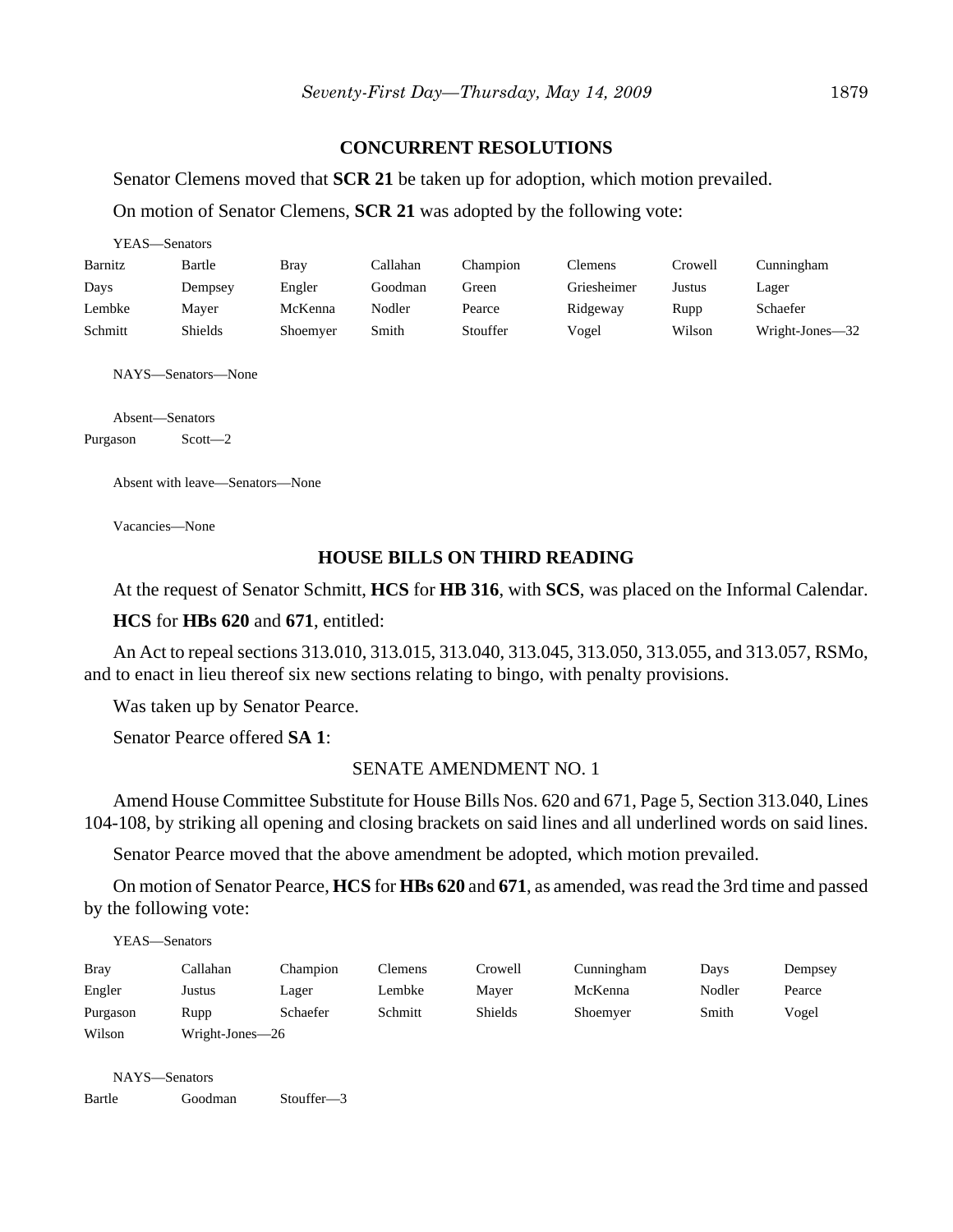Absent—Senators

Barnitz Green Griesheimer Ridgeway Scott—5

Absent with leave—Senators—None

Vacancies—None

The President declared the bill passed.

On motion of Senator Pearce, title to the bill was agreed to.

Senator Pearce moved that the vote by which the bill passed be reconsidered.

Senator Engler moved that motion lay on the table, which motion prevailed.

On motion of Senator Engler, the Senate recessed until 8:00 p.m.

#### **RECESS**

The time of recess having expired, the Senate was called to order by President Pro Tem Shields.

## **RESOLUTIONS**

Senator Pearce offered Senate Resolution No. 1187, regarding the One Hundredth Anniversary of Community of Christ, Warrensburg, which was adopted.

## **MESSAGES FROM THE HOUSE**

The following messages were received from the House of Representatives through its Chief Clerk:

Mr. President: I am instructed by the House of Representatives to inform the Senate that the Speaker has appointed the following conference committee to act with a like committee from the Senate on **SS** for **SCS** for **HCS** for **HB 390**. Representatives: Nolte, Parkinson, Wilson (130), Chappelle-Nadal and Schoemehl.

Also,

Mr. President: I am instructed by the House of Representatives to inform the Senate that the Speaker has appointed the following conference committee to act with a like committee from the Senate on **SCS** for **HCS** for **HB 1075**, as amended. Representatives: Fisher (125), Jones (89), Funderburk, Walsh and Frame.

## **HOUSE BILLS ON THIRD READING**

Senator Griesheimer moved that **HCS** for **HB 191**, with **SCS**, **SS No. 2** for **SCS** and **SA 2** (pending), be called from the Informal Calendar and again taken up for 3rd reading and final passage, which motion prevailed.

**SA 2** was again taken up.

At the request of Senator Smith, the above amendment was withdrawn.

Senator Lager offered **SA 3**, which was read:

## SENATE AMENDMENT NO. 3

Amend Senate Substitute No. 2 for Senate Committee Substitute for House Committee Substitute for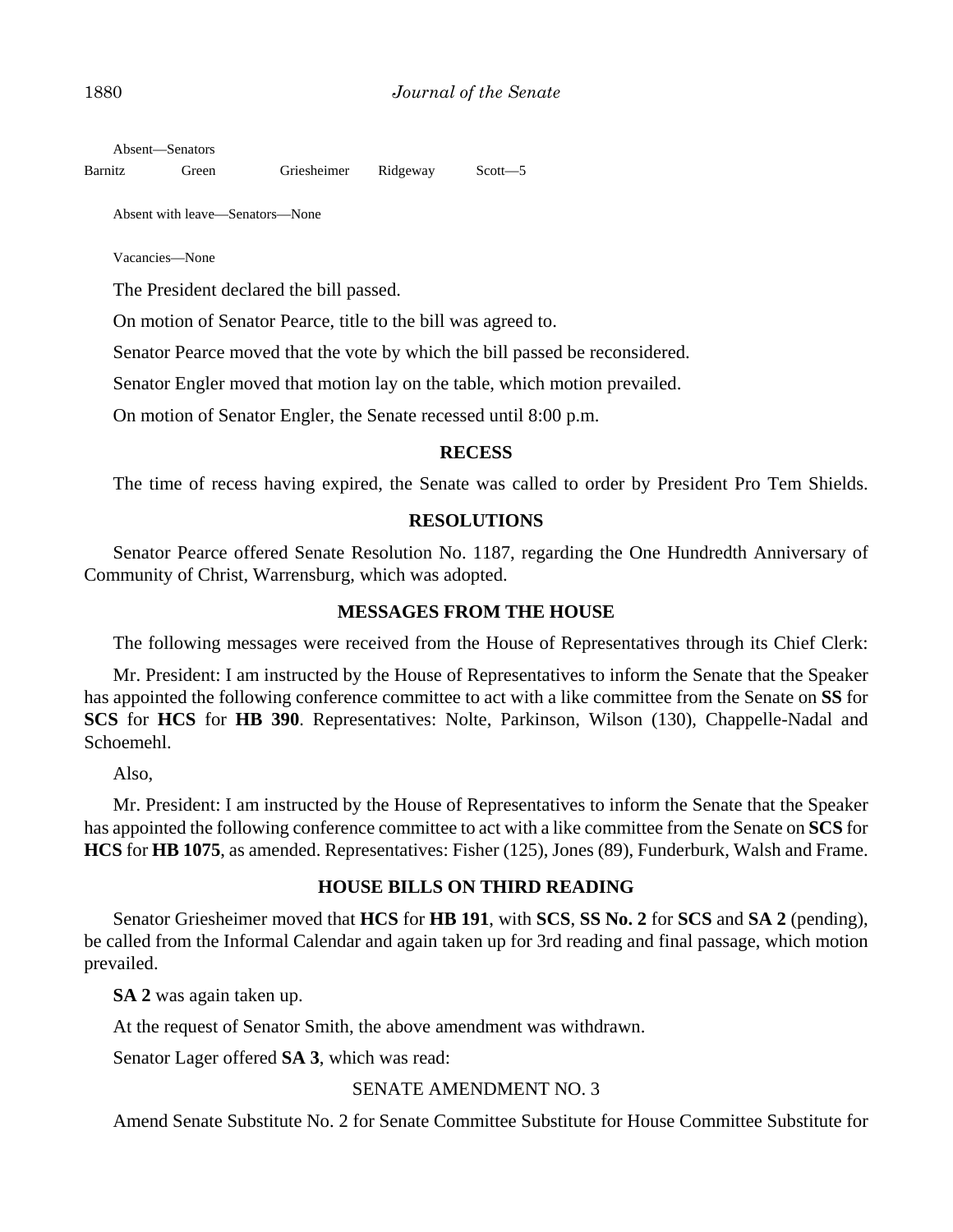House Bill No. 191, Pages 47-52, Section 135.535, by striking all of said section from the bill; and

Further amend the title and enacting clause accordingly.

Senator Lager moved that the above amendment be adopted, which motion prevailed.

Senator Crowell offered **SA 4**:

## SENATE AMENDMENT NO. 4

Amend Senate Substitute No. 2 for Senate Committee Substitute for House Committee Substitute for House Bill No. 191, Page 121, Section 620.472, Line 19, by inserting immediately after all of said line the following:

"620.1039. 1. As used in this section, the term "taxpayer" means an individual, a partnership, or any charitable organization which is exempt from federal income tax and whose Missouri unrelated business taxable income, if any, would be subject to the state income tax imposed under chapter 143, RSMo, or a corporation as described in section 143.441 or 143.471, RSMo, or section 148.370, RSMo, and the term "qualified research expenses" has the same meaning as prescribed in 26 U.S.C. 41. **The term "taxpayer" shall not include any individual, partnership, or charitable organization which receives tax credits under the provisions of section 620.1041.**

2. For tax years beginning on or after January 1, 2001, the director of the department of economic development may**, subject to appropriation,** authorize a taxpayer to receive a tax credit against the tax otherwise due pursuant to chapter 143, RSMo, or chapter 148, RSMo, other than the taxes withheld pursuant to sections 143.191 to 143.265, RSMo, in an amount up to **[**six and one-half**] ten** percent of the **[**excess**] amount** of the taxpayer's qualified research expenses, as certified by the director of the department of economic development, within this state during the taxable year **[**over the average of the taxpayer's qualified research expenses within this state over the immediately preceding three taxable years; except that, no tax credit shall be allowed on that portion of the taxpayer's qualified research expenses incurred within this state during the taxable year in which the credit is being claimed, to the extent such expenses exceed two hundred percent of the taxpayer's average qualified research expenses incurred during the immediately preceding three taxable years**], or in the case of qualified research expenses incurred in a distressed community as defined under section 135.530, RSMo, in an amount equal to twenty-five percent of the amount of the qualified research expenses. In order to receive tax credits provided under this section, a taxpayer shall:**

**(1) Employ no more than two hundred twenty-five employees, with at least seventy-five percent of such employees based within the state; and**

# **(2) Be engaged on a for-profit basis in the development of medical instruments and devices, medical diagnostics or therapeutics, plant science products, pharmaceutical, or veterinary products with agricultural applications**.

3. The director of economic development shall prescribe the manner in which the tax credit may be applied for. The tax credit authorized by this section may be claimed by the taxpayer to offset the tax liability imposed by chapter 143, RSMo, or chapter 148, RSMo, that becomes due in the tax year during which such qualified research expenses were incurred. Where the amount of the credit exceeds the tax liability, the difference between the credit and the tax liability may only be carried forward for the next five succeeding taxable years or until the full credit has been claimed, whichever first occurs. The application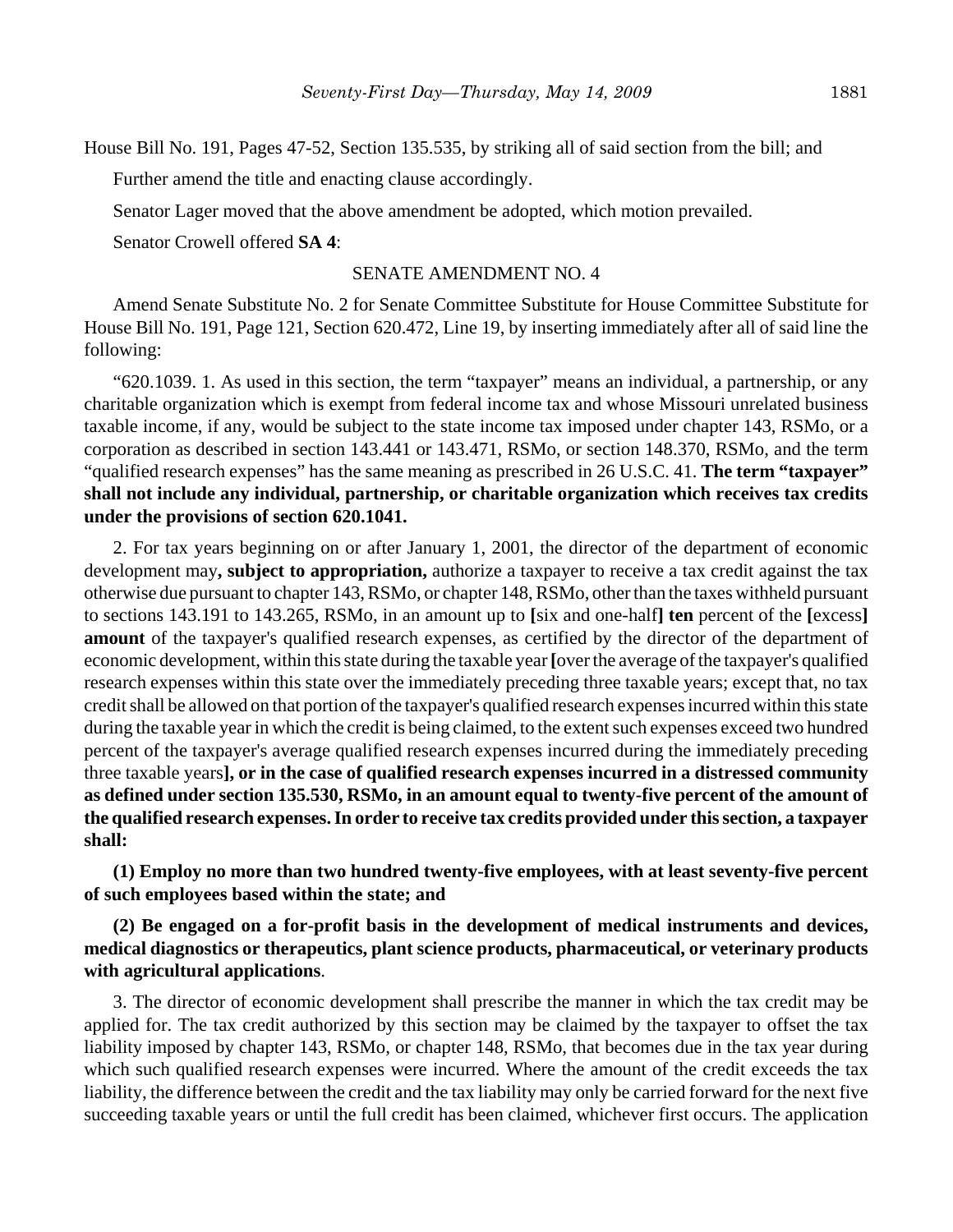for tax credits authorized by the director pursuant to subsection 2 of this section shall be made no later than the end of the taxpayer's tax period immediately following the tax period for which the credits are being claimed.

4. Certificates of tax credit issued pursuant to this section may be transferred, sold or assigned by filing a notarized endorsement thereof with the department which names the transferee and the amount of tax credit transferred. The director of economic development may allow a taxpayer to transfer, sell or assign up to forty percent of the amount of the certificates of tax credit issued to and not claimed by such taxpayer pursuant to this section during any tax year commencing on or after January 1, **[**1996**] 2010**, and ending not later than December 31, **[**1999**] 2016**. Such taxpayer shall file, by December 31, **[**2001**] 2018**, an application with the department which names the transferee, the amount of tax credit desired to be transferred, and a certification that the funds received by the applicant as a result of the transfer, sale or assignment of the tax credit shall be expended within three years at the state university for the sole purpose of conducting research activities agreed upon by the department, the taxpayer and the state university. Failure to expend such funds in the manner prescribed pursuant to this section shall cause the applicant to be subject to the provisions of section 620.017.

5. No rule or portion of a rule promulgated under the authority of this section shall become effective unless it has been promulgated pursuant to the provisions of chapter 536, RSMo. All rulemaking authority delegated prior to June 27, 1997, is of no force and effect and repealed; however, nothing in this section shall be interpreted to repeal or affect the validity of any rule filed or adopted prior to June 27, 1997, if such rule complied with the provisions of chapter 536, RSMo. The provisions of this section and chapter 536, RSMo, are nonseverable and if any of the powers vested with the general assembly pursuant to chapter 536, RSMo, including the ability to review, to delay the effective date, or to disapprove and annul a rule or portion of a rule, are subsequently held unconstitutional, then the purported grant of rulemaking authority and any rule so proposed and contained in the order of rulemaking shall be invalid and void.

6. **[**The aggregate of all tax credits authorized pursuant to this section shall not exceed nine million seven hundred thousand dollars in any year

7. For all tax years beginning on or after January 1, 2005, no tax credits shall be approved, awarded, or issued to any person or entity claiming any tax credit under this section.**] The total amount of tax credits provided under this section, which may be authorized in fiscal year 2010 and each fiscal year thereafter, shall not exceed the lesser of the amount appropriated by the general assembly or three million dollars. No tax credits provided under the provisions of this section shall be authorized after June 30, 2015. The provisions of this subsection shall not be construed to limit or in any way impair the department's ability to issue tax credits authorized prior to June 30, 2015, or a taxpayer's ability to redeem such tax credits.**

**7. For fiscal year 2010 and each fiscal year thereafter, no more than one million dollars in tax credits shall be made available for qualified research expenses incurred outside a distressed community. No more than five hundred thousand dollars in tax credits shall be issued annually under this section to any taxpayer for qualified research expenses, unless such research expenses are incurred by a taxpayer in a distressed area, in which case no more than one million dollars in tax credits may be issued to such taxpayer annually. No taxpayer shall simultaneously receive tax credits under the provisions of this section and section 620.1041.**

**8. Authorization for all or a part of the tax credits reserved for expenses incurred in a distressed**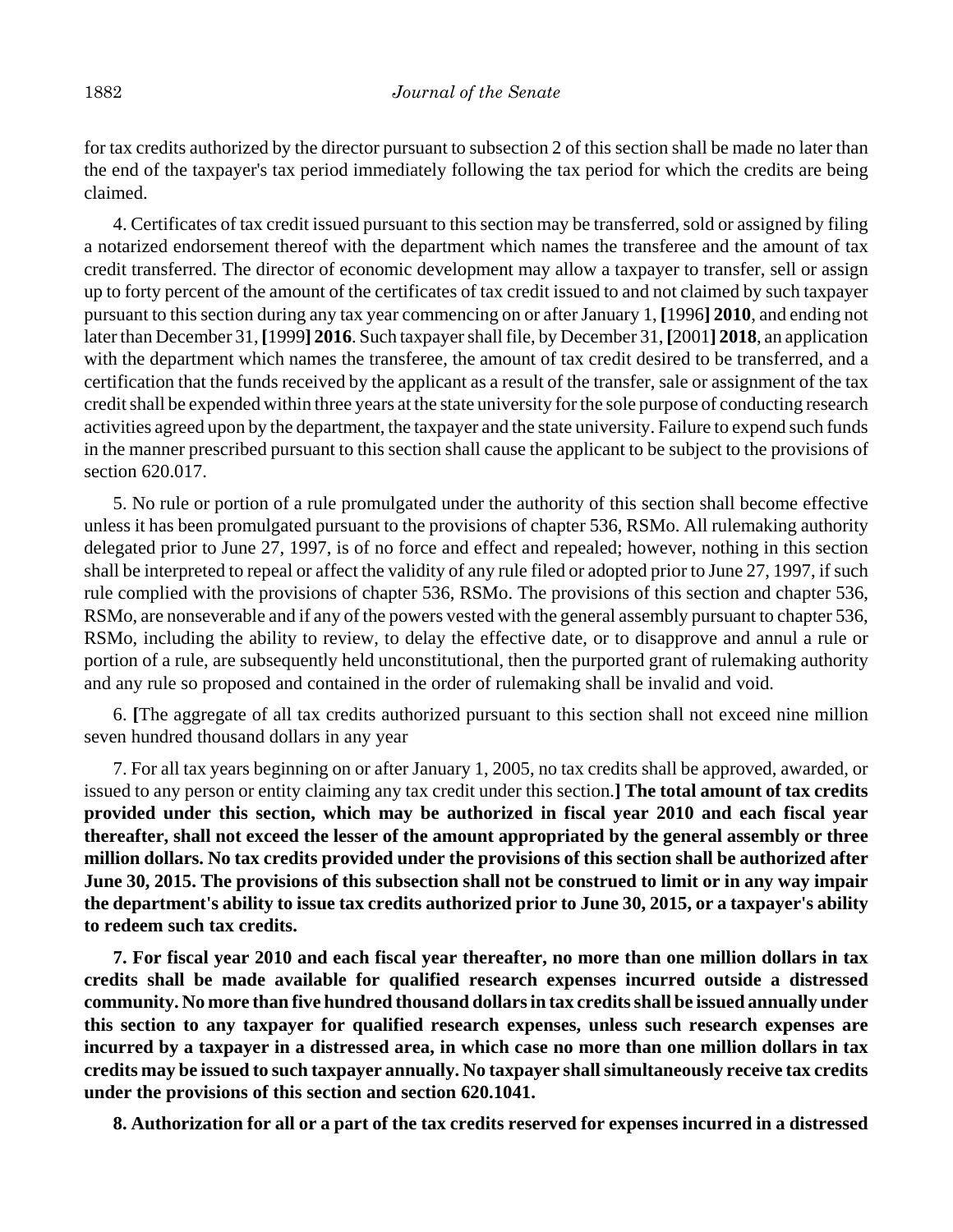**community, under the provisions of subsection 7 of this section, shall not restrict eligibility of a taxpayer to receive remaining credits for other qualified research expenses incurred in a distressed community.**

**620.1041. 1. As used in this section, the term "taxpayer" means an individual, a partnership, or any charitable organization which is exempt from federal income tax and whose Missouri unrelated business taxable income, if any, would be subject to the state income tax imposed under chapter 143, RSMo, or a corporation as described in section 143.441 or 143.471, RSMo, or section 148.370, RSMo, and the term "qualified research expenses" has the same meaning as prescribed in 26 U.S.C. 41, except that such qualified research expenses shall be limited to those incurred in the research and development of agricultural biotechnology, plant genomics products, diagnostic and therapeutic medical devices, prescription pharmaceuticals consumed by humans or animals, electronic patient health record technology, or qualified research expenses incurred in the research, development or manufacture of power system technology for aerospace, space, defense, alternative energy, alternative energy vehicles, or implantable or wearable medical devices. The term "taxpayer" shall not include any individual, partnership, or charitable organization which receives tax credits under the provisions of section 620.1039.**

**2. For tax years ending after January 1, 2009, the director of the department of economic development may, subject to appropriation, authorize a taxpayer to receive a tax credit against the tax otherwise due pursuant to chapter 143, RSMo, or chapter 148, RSMo, other than the taxes withheld pursuant to sections 143.191 to 143.265, RSMo, based upon the amount by which the taxpayer's qualified research expenses exceed the average, as certified by the director of the department of economic development, of the taxpayer's qualified research expenses within this state over the immediately preceding three taxable years, as follows:**

**(1) Three percent of the amount of increase in qualified research expenses paid or incurred during the taxable year which does not exceed two million five hundred thousand dollars;**

**(2) Five percent of the amount of increase in qualified research expenses paid or incurred during the taxable year which exceeds two million five hundred thousand dollars but does not exceed five million dollars; and**

**(3) Seven and one-half percent of the amount of increase in qualified research expenses paid or incurred during the taxable year which exceeds five million dollars.**

**Provisions of this subsection to the contrary notwithstanding, no tax credit shall be allowed on that portion of the taxpayer's qualified research expenses incurred within this state during the taxable year in which the credit is being claimed, to the extent such expenses exceed two hundred percent of the taxpayer's average qualified research expenses incurred during the immediately preceding three taxable years.**

**3. The director of economic development shall prescribe the manner in which the taxpayer may apply for the tax credit. The tax credit authorized by this section may be claimed by the taxpayer to offset the tax liability imposed by chapter 143, RSMo, or chapter 148, RSMo, that becomes due in the tax year during which such qualified research expenses were incurred; provided that if the return required to be filed pursuant to section 143.511, RSMo, or section 148.050, RSMo, for such tax year has already been filed, the taxpayer may claim the tax credit authorized by this section by claiming**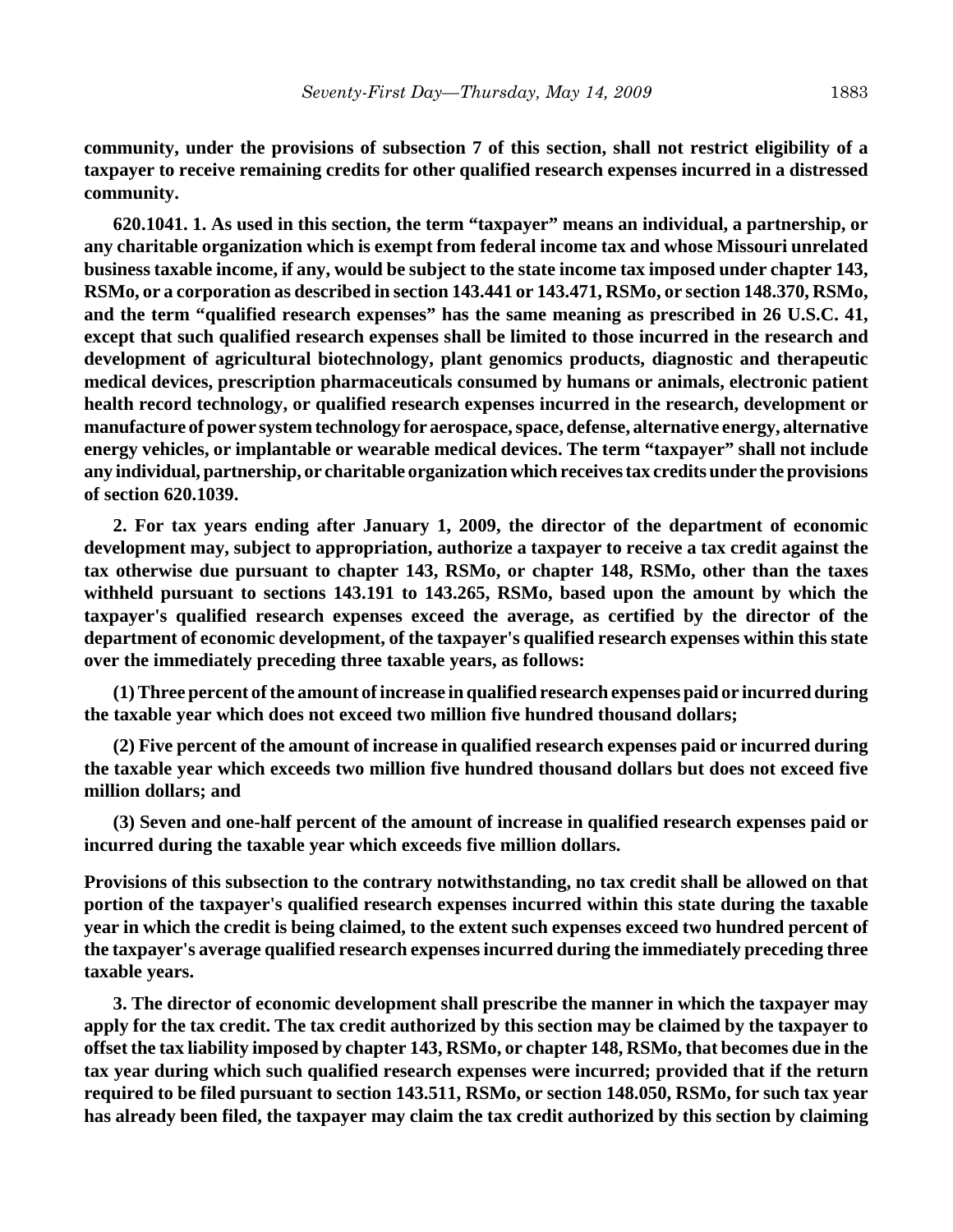**the tax credit against the tax liability imposed by chapter 143, RSMo, or chapter 148, RSMo, in the tax year following the tax year in which such qualified research expenses were incurred. Where the amount of the credit exceeds the tax liability, the difference between the credit and the tax liability may only be carried forward for the next five succeeding taxable years after the tax year in which the credit was first claimed or until the full credit has been claimed, whichever first occurs. The application for tax credits authorized by the director pursuant to subsection 2 of this section shall be made no earlier than January first and no later than July first of the calendar year immediately following the calendar year in which the taxpayer's tax period for which the credits are being claimed ended. The director shall act on any such application for tax credits no sooner than August first but no later than August fifteenth of each year for applications filed in that calendar year.**

**4. Certificates of tax credit issued pursuant to this section may be transferred, sold, or assigned by filing a notarized endorsement thereof with the department which names the transferee and the amount of tax credit transferred. The director of economic development may allow a taxpayer to transfer, sell, or assign up to forty percent of the amount of the certificates of tax credit issued to and not claimed by such taxpayer pursuant to this section during any tax year commencing on or after January 1, 2010, and ending not later than December 31, 2016. Such taxpayer shall file, by December 31, 2018, an application with the department which names the transferee, the amount of tax credit desired to be transferred, and a certification that the funds received by the applicant as a result of the transfer, sale, or assignment of the tax credit shall be expended within three years at the state university for the sole purpose of conducting research activities agreed upon by the department, the taxpayer, and the state university. Failure to expend such funds in the manner prescribed pursuant to this section shall cause the applicant to be subject to the provisions of section 620.017.**

**5. No rule or portion of a rule promulgated under the authority of this section shall become effective unless it has been promulgated pursuant to the provisions of chapter 536, RSMo. All rulemaking authority delegated prior to August 28, 2009, is of no force and effect and repealed; however, nothing in this section shall be interpreted to repeal or affect the validity of any rule filed or adopted prior to August 28, 2009, if such rule complied with the provisions of chapter 536, RSMo. The provisions of this section and chapter 536, RSMo, are nonseverable and if any of the powers vested with the general assembly pursuant to chapter 536, RSMo, including the ability to review, to delay the effective date, or to disapprove and annul a rule or portion of a rule, are subsequently held unconstitutional, then the purported grant of rulemaking authority and any rule so proposed and contained in the order of rulemaking shall be invalid and void.**

**6. The total amount of tax credits provided under this section, which may be authorized in fiscal year 2010 and each fiscal year thereafter, shall not exceed the lesser of the amount appropriated by the general assembly or seven million dollars. No tax credits provided under this section shall be authorized after June 30, 2015. The provisions of this subsection shall not be construed to limit or in any way impair the department's ability to issue tax credits authorized prior to June 30, 2015, or a taxpayer's ability to redeem such tax credits. In the event that total eligible claims for credits received in a fiscal year exceed the amount of tax credits available for authorization in such fiscal year, as provided under the provisions of this section, each eligible claimant shall be issued credits based upon the following formula: the eligible credits if the amount allocated had not been exceeded multiplied by the ratio of the allocation divided by the total of all eligible claims for credits filed in that fiscal year.**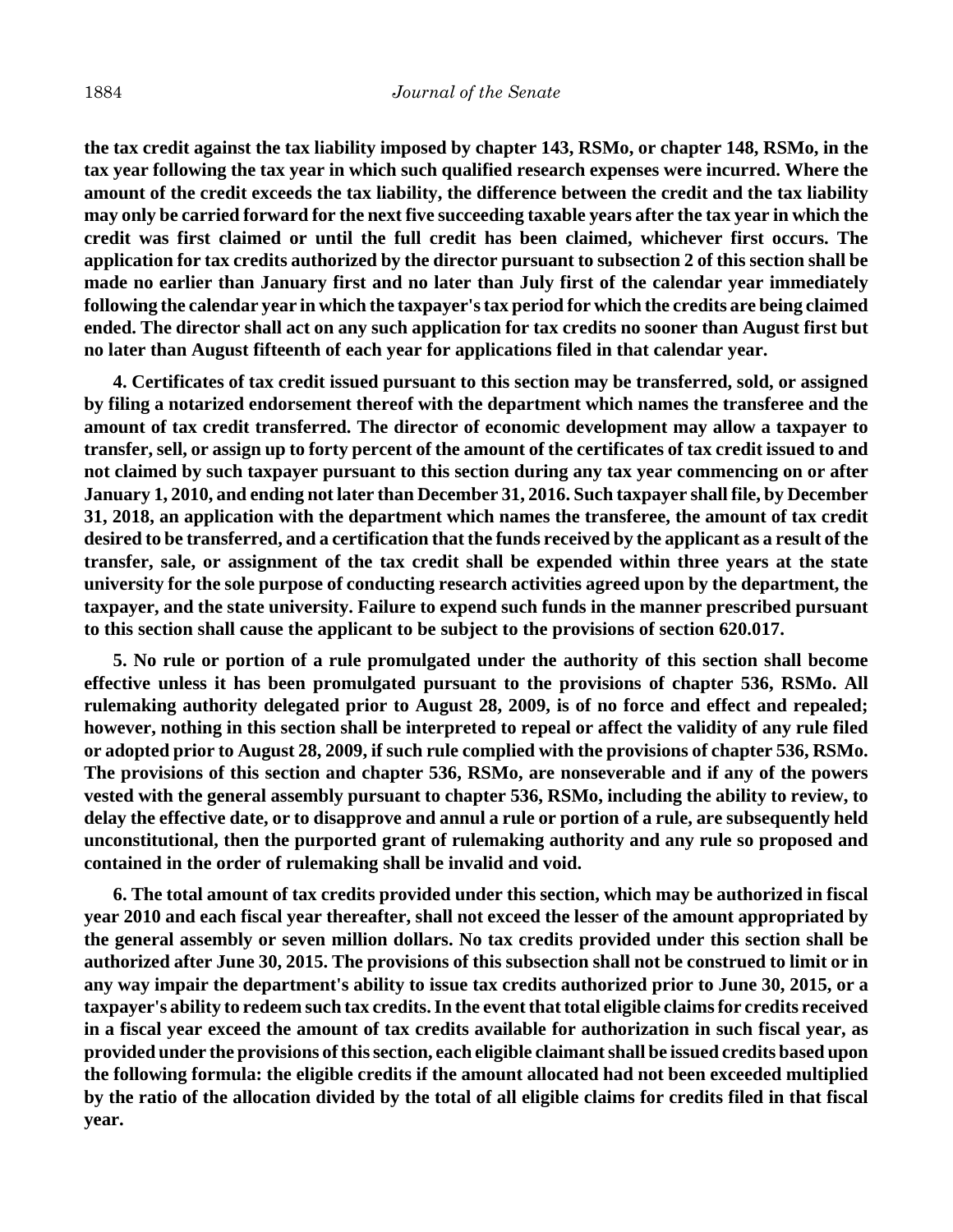**7. No one taxpayer shall be issued more than thirty percent of the aggregate of all tax credits authorized under this section in any calendar year. No taxpayer shall simultaneously receive tax credits under the provisions of this section and section 620.1039.**"; and

Further amend the title and enacting clause accordingly.

Senator Crowell moved that the above amendment be adopted and requested a roll call vote be taken. He was joined in his request by Senators Bray, McKenna, Nodler and Smith.

**SA 4** was adopted by the following vote:

| YEAS—Senators   |                                 |          |            |          |             |               |         |
|-----------------|---------------------------------|----------|------------|----------|-------------|---------------|---------|
| Barnitz         | Clemens                         | Crowell  | Days       | Dempsey  | Goodman     | Mayer         | McKenna |
| Nodler          | Pearce                          | Schaefer | Schmitt    | Shoemyer | Smith       | Vogel         | Wilson  |
| Wright-Jones-17 |                                 |          |            |          |             |               |         |
|                 |                                 |          |            |          |             |               |         |
| NAYS-Senators   |                                 |          |            |          |             |               |         |
| Bartle          | <b>Bray</b>                     | Champion | Cunningham | Engler   | Griesheimer | Justus        | Lager   |
| Lembke          | Purgason                        | Ridgeway | Rupp       | Scott    | Shields     | $Stouffer-15$ |         |
| Absent-Senators |                                 |          |            |          |             |               |         |
| Callahan        | Green $-2$                      |          |            |          |             |               |         |
|                 | Absent with leave—Senators—None |          |            |          |             |               |         |

Vacancies—None

Senator Crowell offered **SA 5**:

## SENATE AMENDMENT NO. 5

Amend Senate Substitute No. 2 for Senate Committee Substitute for House Committee Substitute for House Bill No. 191, Page 99, Section 338.337, Line 20, by inserting immediately after all of said line the following:

"**348.273. As used in sections 348.273 and 348.274, the following terms shall mean:**

**(1) "Department", the Missouri department of economic development;**

**(2) "Distressed community", as defined in section 135.530, RSMo;**

**(3) "Equity investment", money or money equivalent in consideration for qualified securities. An equity investment shall be deemed to have been made on the date of acquisition of the qualified security, as such date is determined in accordance with the provisions of the Internal Revenue Code;**

**(4) "Investor":**

**(a) An individual who is an accredited investor, as defined in 17 CFR 230.501(a) as in effect on August 28, 2009; or**

**(b) Any partnership, corporation, trust, limited liability company, or not-for-profit entity that was established and is operated for the purpose of making preseed and seed stage investments in start-up companies, and is approved by the department;**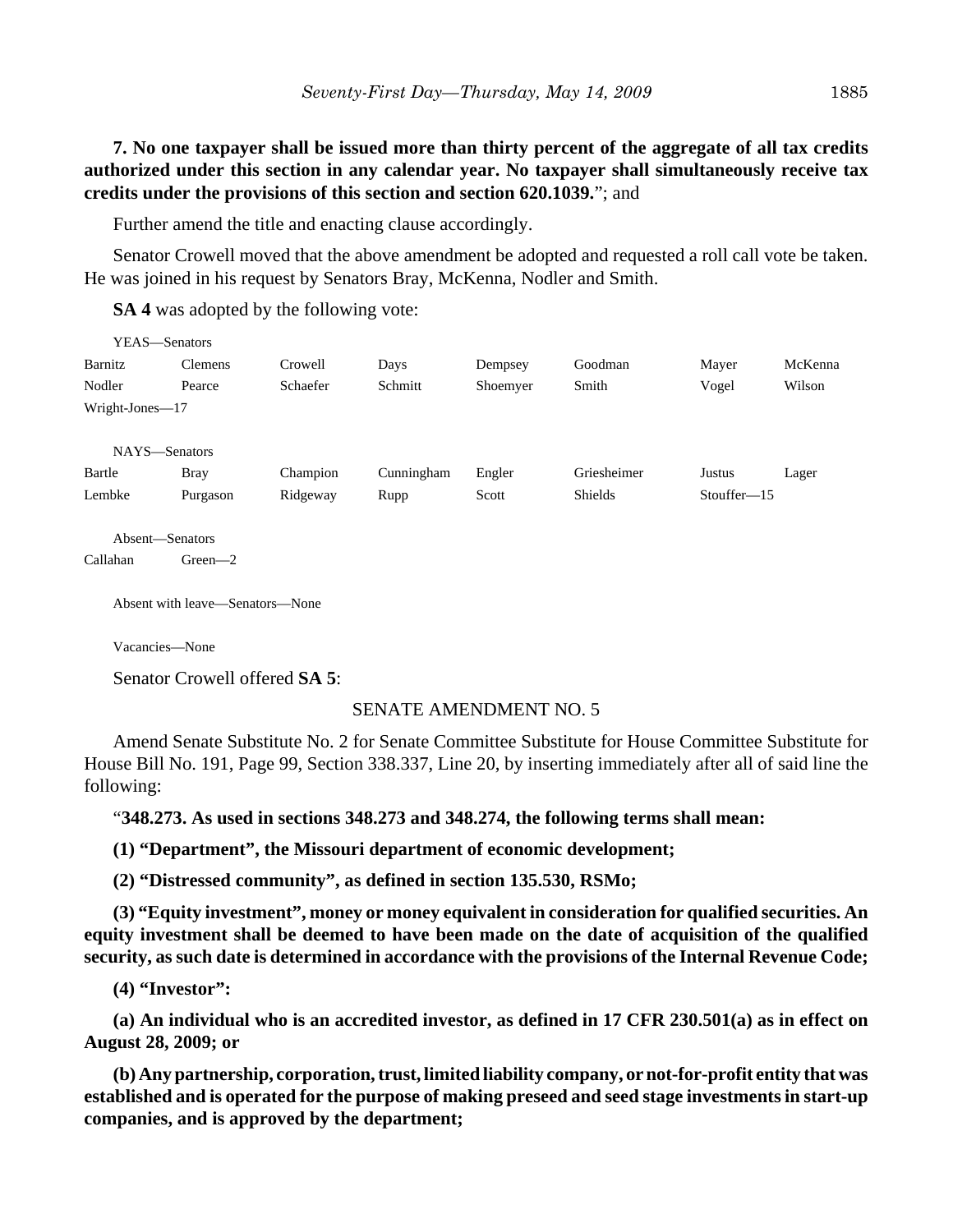**(5) "Qualified Missouri business", an independently owned and operated business which is headquartered and located in this state and which is in need of venture capital. Such business shall have no more than two hundred employees, eighty percent of which are employed in this state. Such business shall be involved in commerce for the purpose of manufacturing, processing, or assembling products, conducting research and development, or providing services in interstate commerce but excluding retail, real estate, real estate development, insurance, and professional services provided by accountants, lawyers, or physicians. At the time approval is sought, such business shall be a small business concern that meets the requirements of the United States Small Business Administration's qualification size standards for its venture capital program, as defined in the Small Business Investment Act of 1958, as amended, and rules promulgated in 13 CFR 121.301(c), as amended;**

**(6) "Qualified securities", securities that are not redeemable or repayable within seven years of issuance and that have been approved in form and substance by the department. Forms of such equity securities include:**

**(a) A general or limited partnership interest;**

**(b) Common stock;**

**(c) Preferred stock, with or without voting rights, without regard to seniority position, and whether or not convertible into common stock; or**

**(d) Convertible debt;**

**(7) "Rural area", any city, town, or village with fewer than fifteen thousand inhabitants and located in any county that is not part of a standard metropolitan statistical area as defined by the United States Department of Commerce or its successor agency. However, any such city, town, or village located in any county so defined as a standard metropolitan statistical area may be designated a rural area by the department if:**

**(a) A substantial number of persons in such county derive their income from agriculture;**

**(b) The county has only one city within the county having a population of more than fifteen thousand and is classified as a standard metropolitan statistical area; and**

**(c) All other cities, towns, and villages in that county have a population of less than fifteen thousand.**

**348.274. 1. The department may, subject to appropriation, authorize tax credits to encourage equity investment into technology-based early stage Missouri companies.**

**2. If a qualified Missouri business is approved by the department, the investors who contribute the first five hundred thousand dollars in equity investment in the qualified Missouri business may be issued a tax credit in the year the equity investment is made. The tax credit shall be in a total amount equal to thirty percent of such investors' equity investment in any qualified Missouri business, subject to the limitations set forth in subsection 5 of this section. However, if the qualified Missouri business invested in is located in a rural area or a distressed community, the investors may be issued a tax credit for forty percent of such investment, subject to the limitations set forth in subsection 5 of this section.**

**3. (1) Before an investor may be entitled to receive tax credits, as authorized by this section, such investor shall have made an equity investment in a qualified security of a qualified Missouri business.**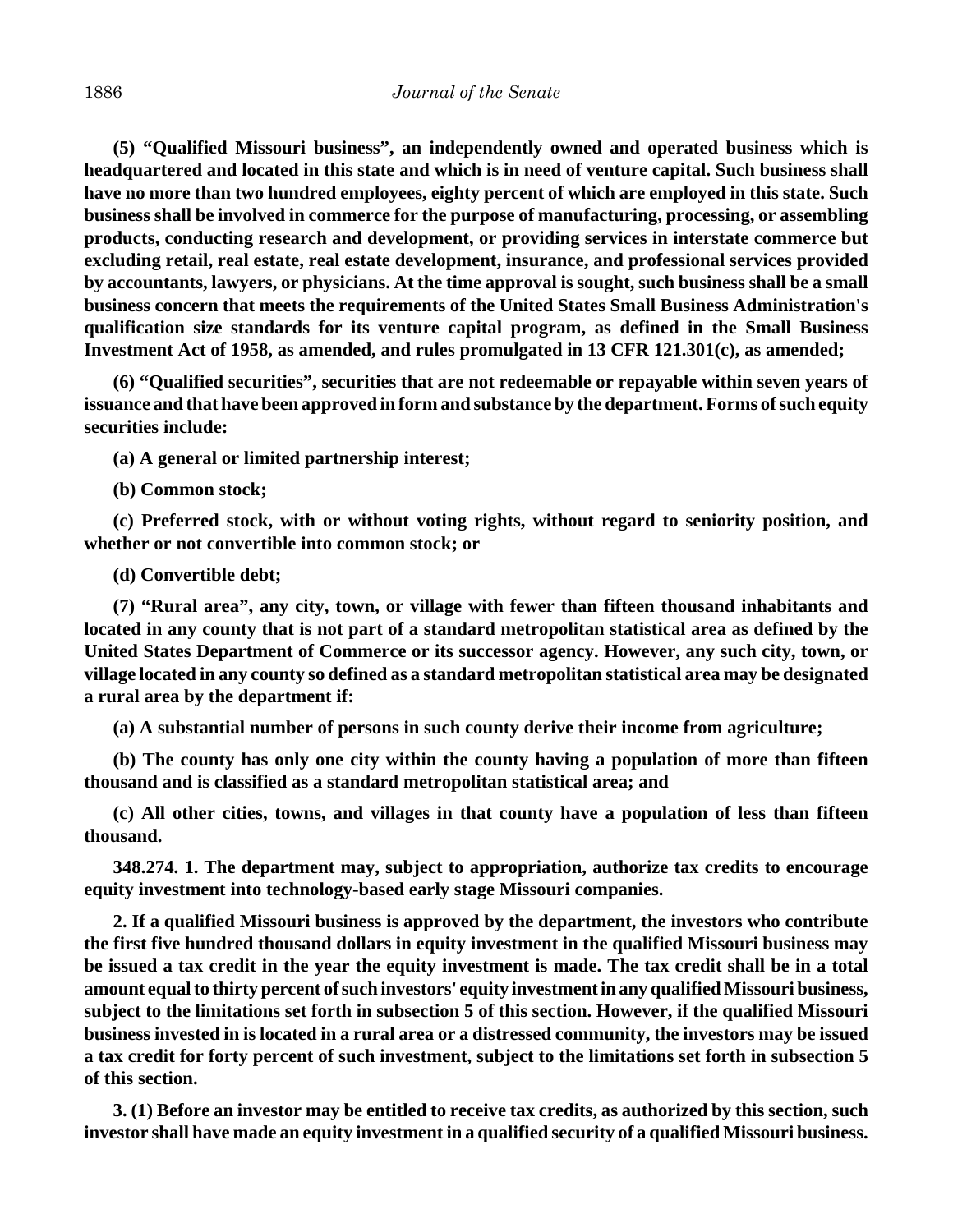**This business shall have been approved by the department as a qualified Missouri business prior to the date on which the cash investment was made. To be designated as a qualified Missouri business, a business shall make application to the department in accordance with the provisions of this section. Such application shall be in form and substance as required by the department but shall include at least the following:**

**(a) The name of the business and certified copies of the organizational documents of the business;**

**(b) A business plan, including a description of the business and the management, product, market, and financial plan of the business;**

**(c) A statement of the business innovative and proprietary technology, product, or service;**

**(d) A statement of the potential economic impact of the enterprise including the number, location, and types of jobs expected to be created;**

**(e) A description of the qualified securities to be issued, the consideration to be paid for the qualified securities, the amount of any tax credits requested, and the earliest year in which the tax credits may be redeemed;**

**(f) A statement of the amount, timing, and projected use of the proceeds to be raised from the proposed sale of qualified securities; and**

**(g) Other information as the department may request, such as the names, addresses, and taxpayer identification numbers of all investors who may qualify for the tax credit. Such list of investors who may qualify for the tax credits shall be amended as new qualified securities are sold or as any information on the list changes.**

**(2) No business shall be designated as a qualified Missouri business unless such business meets all of the following criteria:**

**(a) The business shall not have had annual gross revenues of more than three million dollars in the most recent tax year of the business;**

**(b) The business shall not have ownership interests including, but not limited to, common or preferred shares of stock that can be traded by the public via a stock exchange, electronic exchange, bulletin board, or other public market place on or before the date that a qualifying investment is made;**

**(c) The business shall not be engaged primarily in any one or more of the following enterprises:**

**a. The business of banking, savings and loan or lending institutions, credit or finance, or financial brokerage or investments;**

**b. Professional services, such as legal, accounting or engineering services;**

**c. Governmental, charitable, religious or trade organizations;**

**d. The ownership, development, brokerage, sales, or leasing of real estate;**

**e. Insurance;**

**f. Construction or construction management or contracting;**

**g. Business consulting or brokerage;**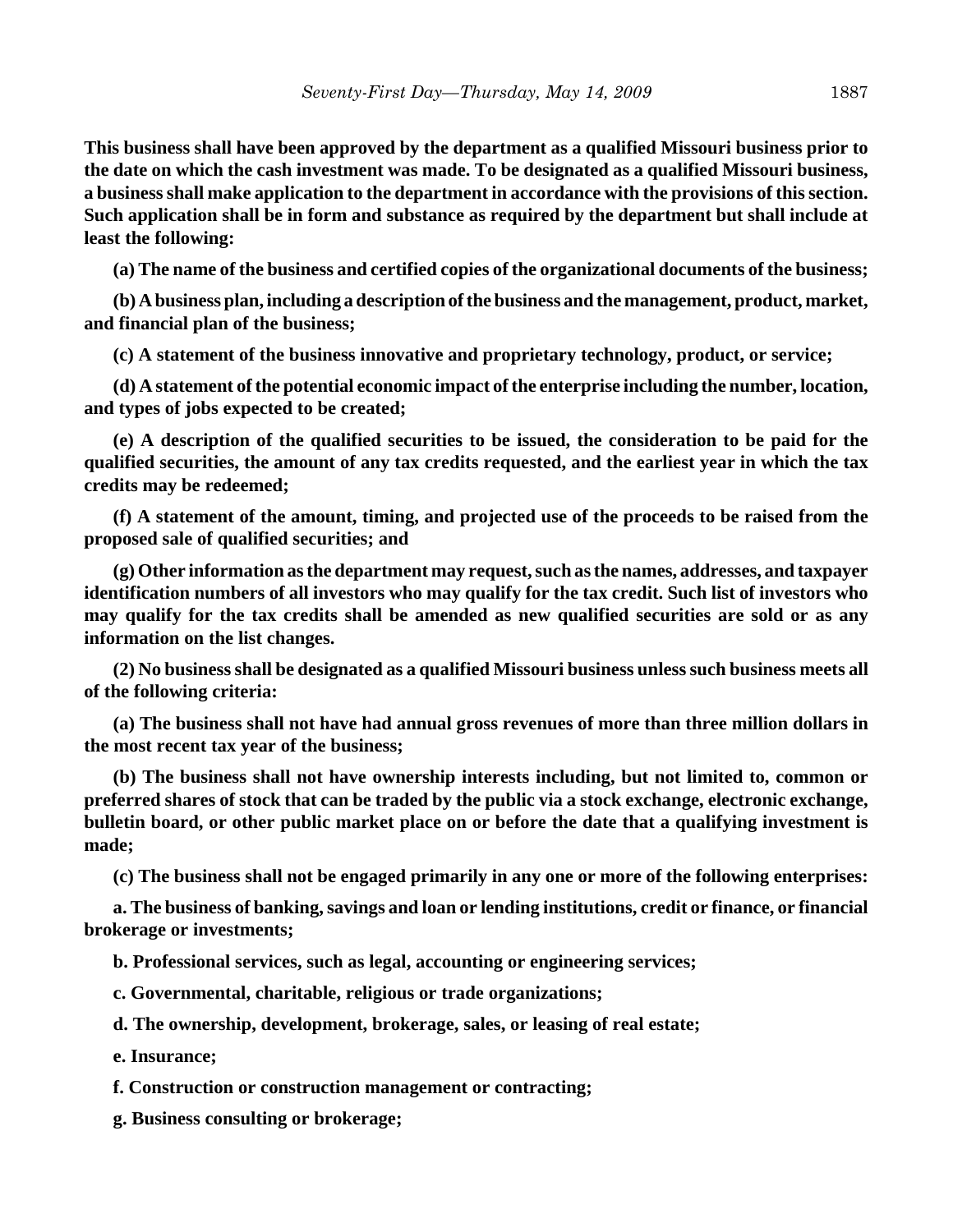**h. Any business engaged primarily as a passive business, having irregular or noncontinuous operations, or deriving substantially all of the income of the business from passive investments that generate interest, dividends, royalties, or capital gains, or any business arrangements the effect of which is to immunize an investor from risk of loss;**

**i. Any Missouri certified capital formation company;**

**j. Any activity that is in violation of the law; and**

**k. Any business raising money primarily to purchase real estate, land, or fixtures;**

**(d) The business shall satisfy all other requirements of this section.**

**(3) The portions of documents and other materials submitted to the department that contain trade secrets shall be kept confidential and shall be maintained in a secured environment by the director of the department. For the purposes of this section, such portions of documents and other materials shall mean any customer list, any formula, compound, production data, or compilation of information certain individuals within a commercial concern using such portions of documents and other material means to fabricate, produce, or compound an article of trade, or, any service having commercial value, which gives the user an opportunity to obtain a business advantage over competitors who do not know or use such service.**

**(4) A qualified Missouri business shall have the burden of proof to demonstrate to the department the qualifications of the business under this section and shall have the obligation to notify the department in a timely manner of any changes in the qualifications of the business or in the eligibility of investors to claim a tax credit for cash investment in a qualified security.**

**4. The designation of a business as a qualified Missouri business shall be made by the department, and such designation shall be renewed annually. A business shall be so designated if the department determines, based upon the application submitted by the business and any additional investigation the staff of the department shall make, that the following criteria have been or shall be satisfied:**

**(1) The business has a reasonable chance of success;**

**(2) The ability of investors in the business to receive tax credits for cash investments in qualified securities of the business is necessary because funding otherwise available for the business is not available on commercially reasonable terms;**

**(3) The business has the reasonable potential to create measurable employment within the state;**

**(4) The business has an innovative and proprietary technology, product, and service;**

**(5) The existing owners of the business and other founders have made or are committed to make a substantial financial and time commitment to the business;**

**(6) The securities to be issued and purchased are qualified securities; and**

**(7) Binding commitments have been made by the business to the department for adequate reporting of financial data, including a requirement for an annual report, or, if required by the department, an annual audit of the financial and operational records of the business, the right of access to the financial records of the business, and the right of the department to record and publish normal and customary data and information related to the issuance of tax credits that are not otherwise determined to be trade or business secrets.**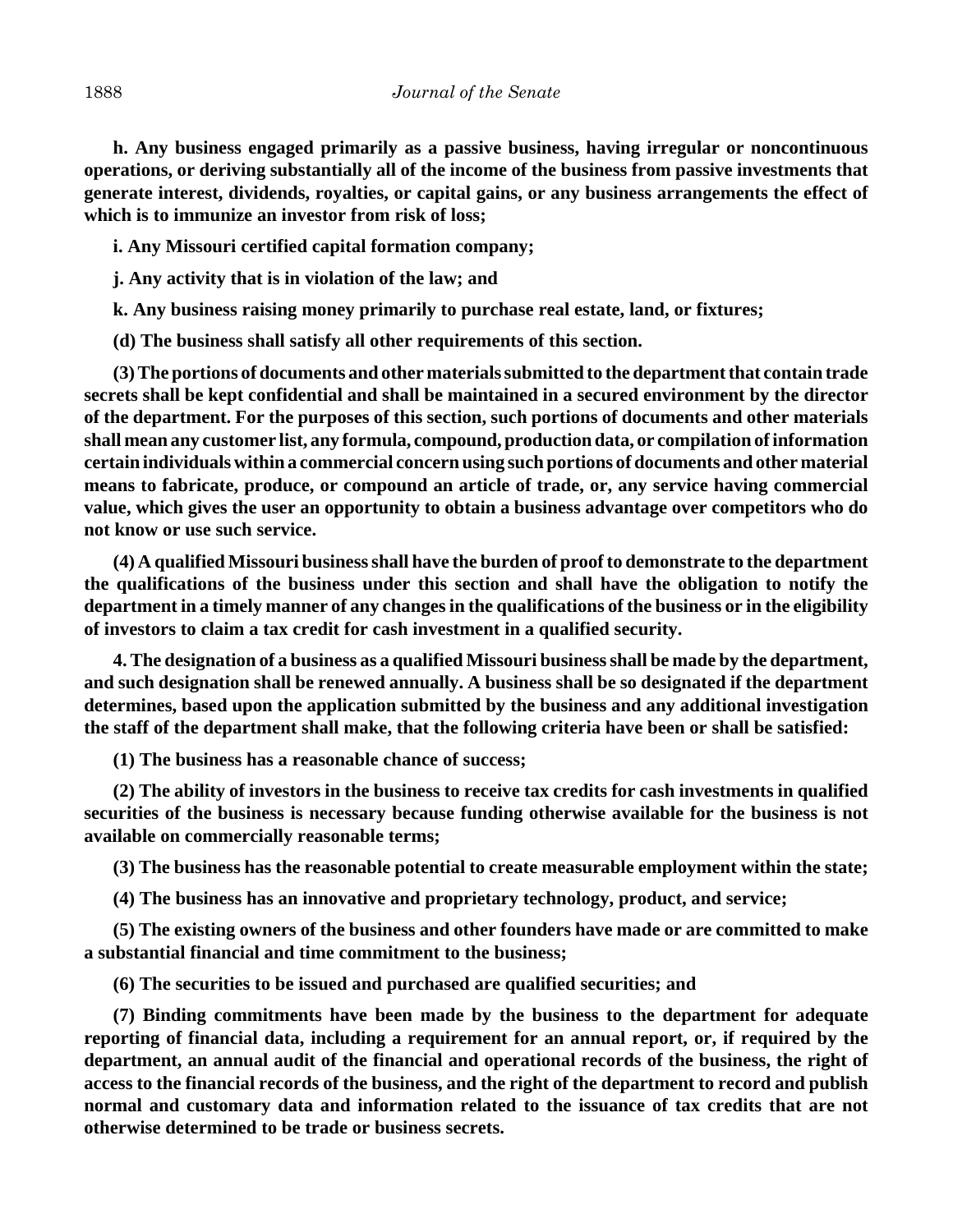**5. The department shall not issue tax credits of more than fifty thousand dollars to an investor per investment into a single, qualified Missouri company, or for tax credits totaling more than one hundred thousand dollars in a single year per investor. The total amount of tax credits provided under the provisions of this section and section 348.273, which may be authorized in fiscal year 2010 and each fiscal year thereafter, shall not exceed the lesser of the amount appropriated by the general assembly or five million dollars. No tax credits provided under the provisions of this section and section 348.273, RSMo, shall be authorized after June 30, 2015. The provisions of this subsection shall not be construed to limit or in any way impair the department's ability to issue tax credits authorized prior to June 30, 2015, or a taxpayer's ability to redeem such tax credits.**

**6. This tax credit may be used in its entirety in the taxable year in which the equity investment is made or the credit may be carried forward for use in any of the next three consecutive tax years until the total amount of the credit is used. The tax credits may be sold, assigned, exchanged, or otherwise transferred.**

**7. Tax credits may be used against the tax otherwise due under chapter 143, RSMo, not including sections 143.191 to 143.265, RSMo.**

**8. A qualified Missouri business for which credits have been issued that, within seven years of receiving tax credits under this section, relocates its headquarters out of Missouri, ceases to employ at least eighty percent of its employees in Missouri, alters the principal nature of its operations, or divests itself of key assets shall upon demand by the department pay the state of Missouri an amount equal to the amount of credits issued to its contributors.**

**9. In addition to reports by the businesses to the department, the department shall also provide in its annual report information on the marketing and use of the investor tax credits. This report shall include the following:**

**(1) The amount of tax credits used in the previous fiscal year, including what percentage was claimed by individuals and what percentage was claimed by firms and other entities;**

**(2) The types of businesses that benefited from the tax credits; and**

**(3) Any aggregate job creation or capital investment in Missouri that resulted from the use of the tax credits for a period of five years beginning from the date on which the tax credits were awarded.**

**In addition, the annual report shall provide information regarding what businesses deriving a benefit from the tax credits remained in Missouri, what businesses ceased doing business, what businesses were purchased, and what businesses may have moved out-of-state and the reason for such move.**"; and

Further amend the title and enacting clause accordingly.

Senator Crowell moved that the above amendment be adopted, which motion failed on a standing division vote.

## **PRIVILEGED MOTIONS**

Having voted on the prevailing side, Senator Schaefer moved that the vote by which **SA 4** was adopted be reconsidered, which motion prevailed by the following vote:

| YEAS-<br>-Senators |             |      |          |          |            |      |         |  |
|--------------------|-------------|------|----------|----------|------------|------|---------|--|
| Barnitz            | Bartle<br>. | Bray | Callahan | Champion | Cunningham | Days | Dempsey |  |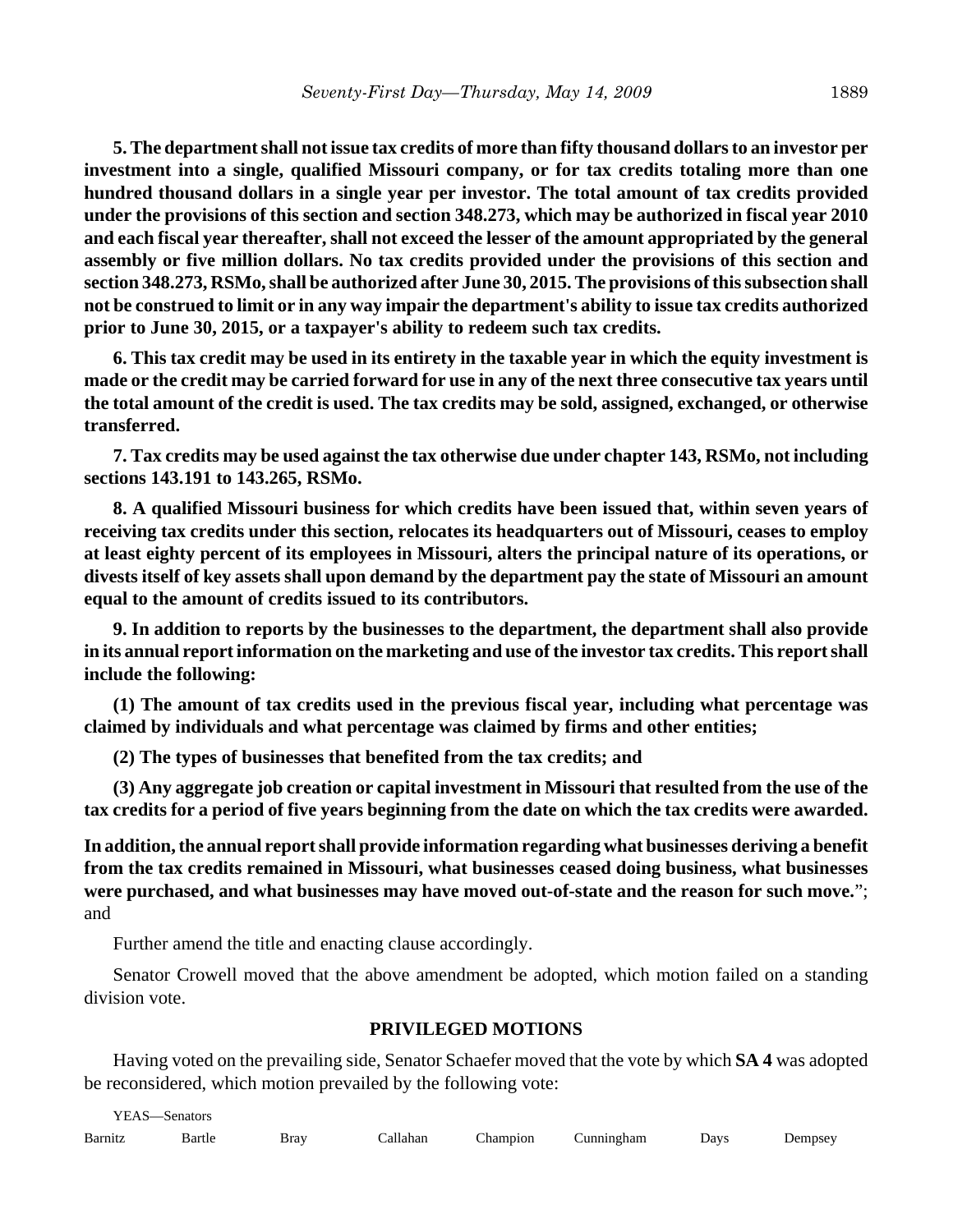## 1890 *Journal of the Senate*

| Engler<br>Pearce<br>Stouffer    | Goodman<br>Purgason<br>Wilson   | Griesheimer<br>Ridgeway<br>Wright-Jones-27 | Justus<br>Rupp | Lager<br>Schaefer | Lembke<br>Schmitt | McKenna<br>Scott | Nodler<br><b>Shields</b> |
|---------------------------------|---------------------------------|--------------------------------------------|----------------|-------------------|-------------------|------------------|--------------------------|
| NAYS-Senators<br><b>Clemens</b> | Crowell                         | Mayer                                      | Shoemyer       | Smith             | $Vogel$ -6        |                  |                          |
|                                 | Absent—Senator Green—1          |                                            |                |                   |                   |                  |                          |
|                                 | Absent with leave—Senators—None |                                            |                |                   |                   |                  |                          |

Vacancies—None

**SA 4** was again taken up.

At the request of Senator Griesheimer, **HCS** for **HB 191**, with **SCS**, **SS No. 2** for **SCS** and **SA 4** (pending), was placed on the Informal Calendar.

## **INTRODUCTIONS OF GUESTS**

Senator Rupp introduced to the Senate, twenty-two fourth grade students from St. Ann Catholic School, St. Louis; and Michael Novak was made an honorary page.

On motion of Senator Engler, the Senate adjourned under the rules.

## SENATE CALENDAR  $\overline{\phantom{a}}$

#### SEVENTY-SECOND DAY–FRIDAY, MAY 15, 2009  $\overline{\phantom{a}}$

## FORMAL CALENDAR

## THIRD READING OF SENATE BILLS

SS for SCS for SB 558-Mayer (In Fiscal Oversight)

## SENATE BILLS FOR PERFECTION

SB 546-Schmitt, et al SB 545-Schmitt

SB 222-Goodman, with SCS SB 391-Schaefer, with SCS

## HOUSE BILLS ON THIRD READING

HB 65-Wilson (119), et al (Pearce) (In Fiscal Oversight)

HCS for HBs 320, 39 & 662 (Mayer) (In Fiscal Oversight)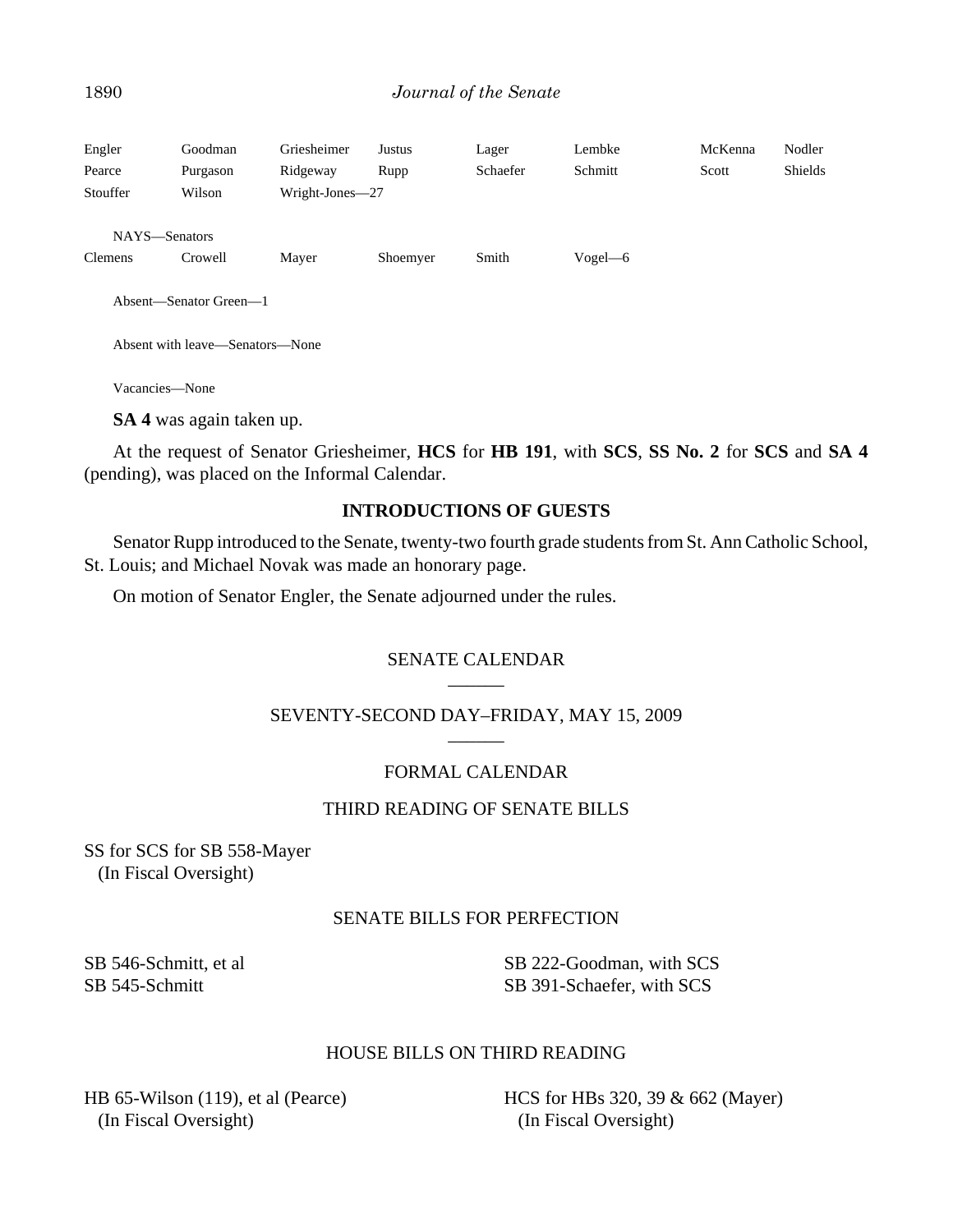HB 86-Sutherland (Lager) (In Fiscal Oversight) HCS for HB 681 (Pearce) (In Fiscal Oversight)

HCS for HBs 187 & 235, with SCS (Bartle) (In Fiscal Oversight) HB 156-Nance and Ruestman (Dempsey) (In Fiscal Oversight)

## INFORMAL CALENDAR

## SENATE BILLS FOR PERFECTION

SB 7-Griesheimer, with SS (pending) SB 18-Bray, et al, with SCS & SS for SCS (pending) SB 29-Stouffer SBs 45, 212, 136, 278, 279, 285 & 288-Pearce and Smith, with SCS & SS#3 for SCS (pending) SB 57-Stouffer, with SCS & SA 1 (pending) SB 72-Stouffer, with SCS SB 94-Justus, et al, with SCS & SS for SCS (pending) SB 174-Griesheimer and Goodman, with SCS, SS#2 for SCS & SA 2 (pending) SCS for SB 189-Shields SBs 223 & 226-Goodman and Nodler, with SCS & SA 1 (pending) SB 228-Scott, with SCS, SS for SCS, SA 12 SSA 1 for SA 12 & SA 1 to SSA 1 for SA 12 (pending) SB 236-Lembke

SB 254-Barnitz, with SS (pending) SBs 261, 159, 180 & 181-Bartle and Goodman, with SCS & SS#3 for SCS (pending) SB 264-Mayer SB 267-Mayer and Green, with SA 1 (pending) SB 284-Lembke, et al, with SA 1 (pending) SB 299-Griesheimer, with SCS & SS for SCS (pending) SB 321-Days, et al, with SCS (pending) SB 364-Clemens and Schaefer SB 409-Stouffer, with SCS (pending) SB 477-Wright-Jones, with SS (pending) SB 527-Nodler and Bray SB 555-Lager, with SCS, SS for SCS & SA 2 (pending) SB 569-Lembke, with SCS SB 572-Dempsey and Justus SJR 12-Scott, with SCS (pending)

#### HOUSE BILLS ON THIRD READING

HB 30-Brandom, et al, with SCS & SS for SCS (pending) (Goodman) HB 69-Storch, with SCS (pending) (Champion) HCS for HB 96, with SCS (Mayer) HCS for HBs 128 & 340, with SA 1 (pending) (Scott) HB 170-Cox, et al, with SCS & SS for SCS (pending) (Stouffer) HCS for HB 191, with SCS, SS#2 for SCS & SA 4 (pending) (Griesheimer)

HCS for HB 228, with SCS & SS for SCS (pending) (Lembke) HB 229-Ervin, with SCS, SS for SCS, SA 8 SSA 1 for SA 8 & SA 1 to SSA 1 for SA 8 (pending) (Dempsey) HB 258-Jones (89), et al, with SCS  $\&$  SA 1 (pending) (Rupp) HB 287-Day, et al, with SS (pending) (Mayer) HCS for HB 316, with SCS (Schmitt) HCS for HB 481 (Lembke)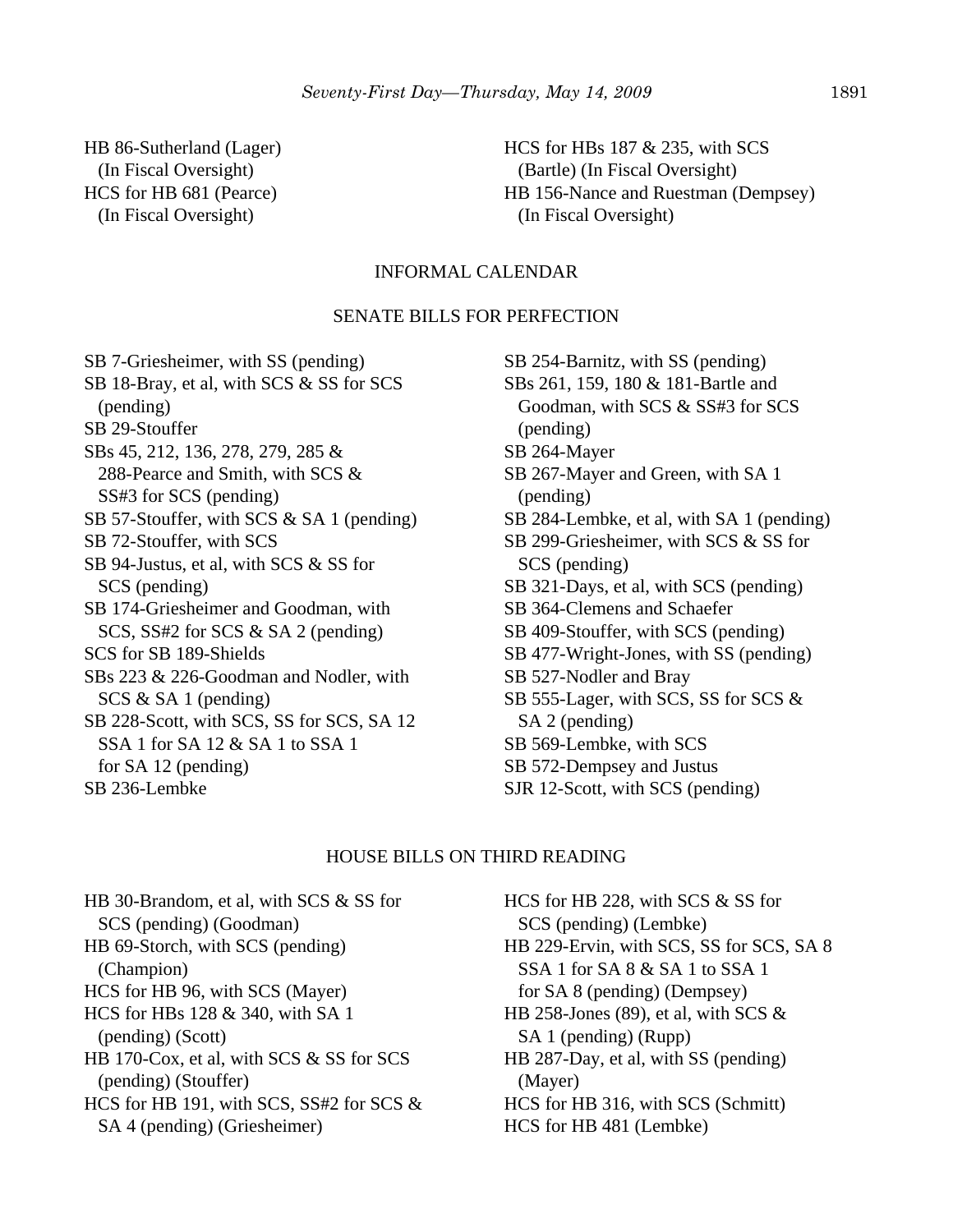HB 488-Schad, et al, with SCS (pending) (Pearce) HCS for HB 495, with SCS, SS for SCS, SA 1, SSA 2 for SA 1 & SA 1 to SSA 2 for SA 1 (pending) (Griesheimer) HCS for HBs 658 & 706 (Clemens) HB 659-Dusenberg, et al, with SCS & SA 1 (pending) (Bartle) HCS for HB 795, with SCS & SA 1 (pending) (Purgason)

HB 802-Tracy, et al (Crowell) HCS for HJR 10, with SS (pending) (Lembke) HJR 11-McGhee, et al, with SS (pending) (Scott) HCS for HJR 32, with SCA 1 & SA 1 to SCA 1 (pending) (Schaefer) HJR 37-Cunningham, with SA 1 (pending) (Goodman)

## CONSENT CALENDAR

House Bills

Reported 4/15

HCS for HBs 234 & 493 (Shoemyer)

## SENATE BILLS WITH HOUSE AMENDMENTS

SCS for SB 176-Stouffer, with HCS SB 215-Shields, with HCS, as amended SB 263-Mayer, with HCS SB 377-Rupp, with HCS, as amended

SB 526-Clemens, with HA 1, HA 2, HA 3 & HA 4 SCS for SB 563-Smith, with HCS

## BILLS IN CONFERENCE AND BILLS CARRYING REQUEST MESSAGES

In Conference

SB 26-Ridgeway, with HCS, as amended SCS for SB 44-Pearce, with HCS SB 114-Crowell, with HCS#2, as amended SB 171-Griesheimer, with HCS, as amended SB 262-Bartle, with HCS, as amended SB 386-Lager, with HCS, as amended SS for SCS for SB 539-Schaefer, with HCS, as amended HCS for HB 62, with SS for SCS, as amended (Bartle)

HCS for HB 376-Hobbs, et al, with SS for SCS, as amended (Griesheimer) HCS for HB 390, with SS for SCS (Rupp) HCS for HB 577, with SS for SCS, as amended (Rupp) HB 734-Ruzicka and Hobbs, with SS for SCS, as amended (Lager) HCS for HB 1075, with SCS, as amended (Griesheimer)